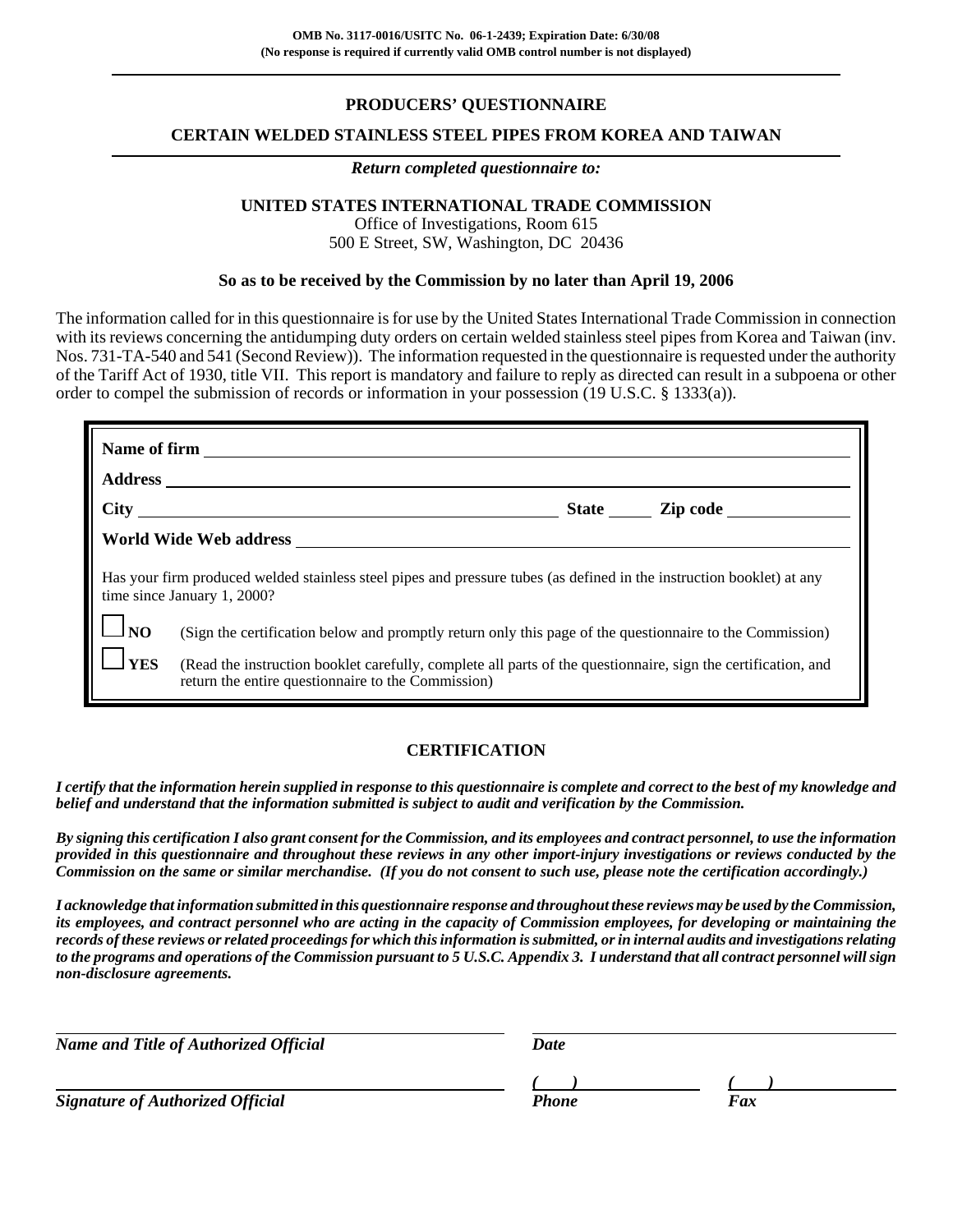### **PART I.--GENERAL QUESTIONS**

The questions in this questionnaire have been reviewed with market participants to ensure that issues of concern are adequately addressed and that data requests are sufficient, meaningful, and as limited as possible. Public reporting burden for this questionnaire is estimated to average 40 hours per response, including the time for reviewing instructions, searching existing data sources, gathering the data needed, and completing and reviewing the questionnaire. Send comments regarding the accuracy of this burden estimate or any other aspect of this collection of information, including suggestions for reducing the burden, to the Office of Investigations, U.S. International Trade Commission, 500 E Street, SW, Washington, DC 20436.

I-1a. Please report below the actual number of hours required and the cost to your firm of preparing the reply to this questionnaire and completing the form.

hours dollars

- I-1b. We are interested in any comments you may have for improving this questionnaire in general or the clarity of specific questions. Please attach such comments to your response or send them to the above address.
- I-2. Provide the name and address of establishment(s) covered by this questionnaire (see pages 3-4 of the instruction booklet for reporting guidelines). If your firm is publicly traded, please specify the stock exchange and trading symbol.

I-3. Do you support or oppose continuation of the antidumping duty orders currently in place for welded A-312 pipes from Korea and/or Taiwan? Please explain.

| Korea-- |  | $\Box$ Support $\Box$ Oppose $\Box$ Take no position<br>Taiwan-- $\Box$ Support $\Box$ Oppose $\Box$ Take no position |
|---------|--|-----------------------------------------------------------------------------------------------------------------------|
|         |  |                                                                                                                       |
|         |  |                                                                                                                       |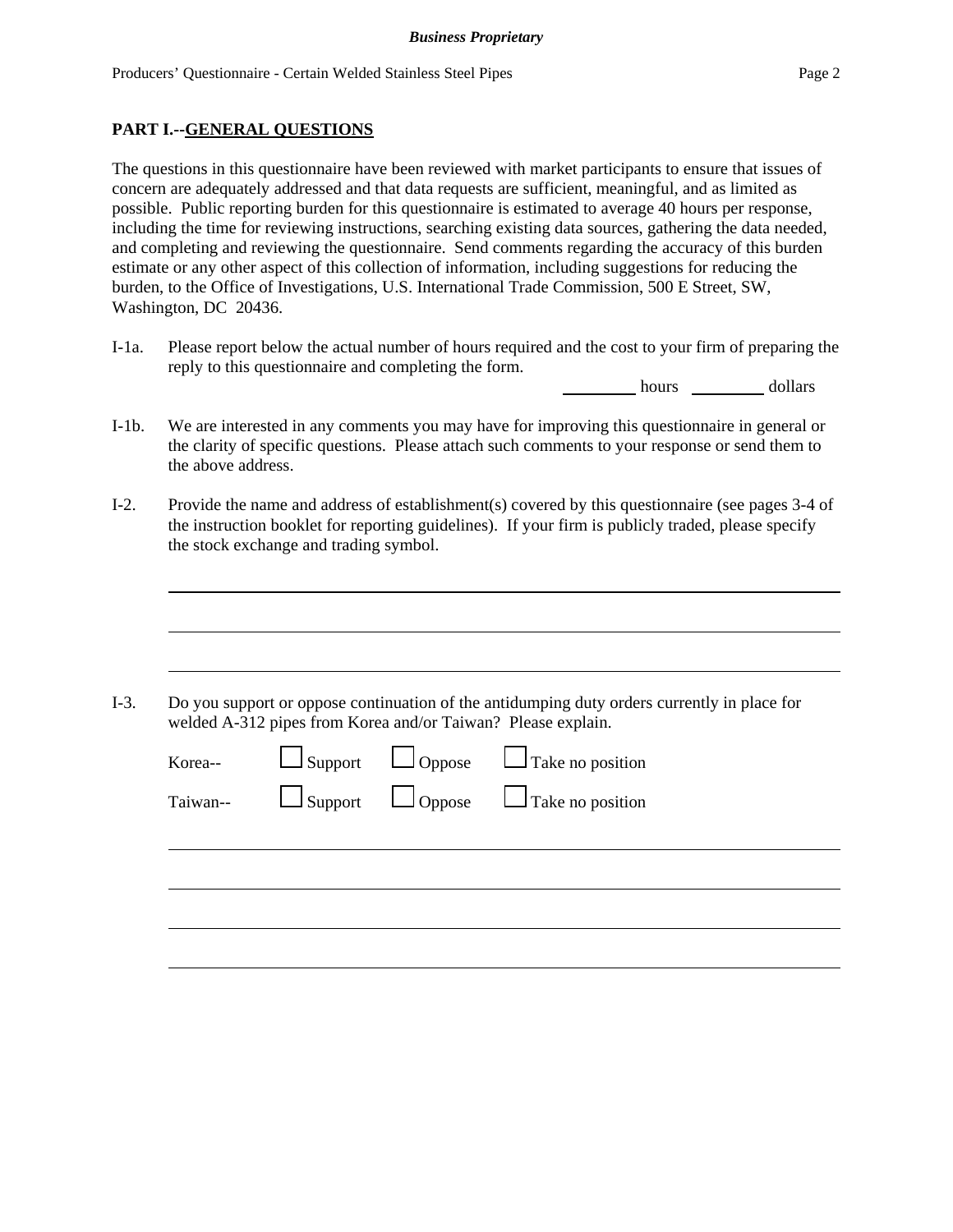|        |                                                                 | <b>Business Proprietary</b>                                                                                                                                                                                                                                                                                                   |                               |
|--------|-----------------------------------------------------------------|-------------------------------------------------------------------------------------------------------------------------------------------------------------------------------------------------------------------------------------------------------------------------------------------------------------------------------|-------------------------------|
|        | Producers' Questionnaire - Certain Welded Stainless Steel Pipes |                                                                                                                                                                                                                                                                                                                               | Page 3                        |
|        | <b>PART I.--GENERAL QUESTIONS--Continued</b>                    |                                                                                                                                                                                                                                                                                                                               |                               |
| $I-4.$ |                                                                 | Is your firm owned, in whole or in part, by any other firm?                                                                                                                                                                                                                                                                   |                               |
|        | $\Box$ No $\Box$ Yes--List the following information.           |                                                                                                                                                                                                                                                                                                                               |                               |
|        | Firm name                                                       | <b>Address</b>                                                                                                                                                                                                                                                                                                                | <b>Extent of</b><br>ownership |
|        |                                                                 |                                                                                                                                                                                                                                                                                                                               |                               |
|        |                                                                 |                                                                                                                                                                                                                                                                                                                               |                               |
| $I-5.$ | N <sub>o</sub>                                                  | Does your firm have any related firms, either domestic or foreign, which are engaged in<br>importing welded A-312 pipes from Korea and/or Taiwan into the United States or which are<br>engaged in exporting welded A-312 pipes from Korea and/or Taiwan to the United States?<br>$\Box$ Yes--List the following information. |                               |
|        | Firm name                                                       | <b>Address</b>                                                                                                                                                                                                                                                                                                                | Affiliation                   |
|        |                                                                 |                                                                                                                                                                                                                                                                                                                               |                               |
| $I-6.$ | and/or Taiwan to the United States?                             | Does your firm have any related firms, either domestic or foreign, which are engaged in<br>importing welded A-312 pipes from countries other than Korea and/or Taiwan into the United<br>States or which are engaged in exporting welded A-312 pipes from countries other than Korea                                          |                               |
|        | N <sub>o</sub>                                                  | Yes--List the following information.                                                                                                                                                                                                                                                                                          |                               |
|        | Country/firm name                                               | <b>Address</b>                                                                                                                                                                                                                                                                                                                | <b>Affiliation</b>            |
|        |                                                                 |                                                                                                                                                                                                                                                                                                                               |                               |
| $I-7.$ | production of welded A-312 pipes?                               | Does your firm have any related firms, either domestic or foreign, which are engaged in the                                                                                                                                                                                                                                   |                               |
|        | $\overline{\text{No}}$                                          | $\Box$ Yes--List the following information.                                                                                                                                                                                                                                                                                   |                               |
|        | Firm name                                                       | Address                                                                                                                                                                                                                                                                                                                       | Affiliation                   |
|        |                                                                 |                                                                                                                                                                                                                                                                                                                               |                               |
|        |                                                                 |                                                                                                                                                                                                                                                                                                                               |                               |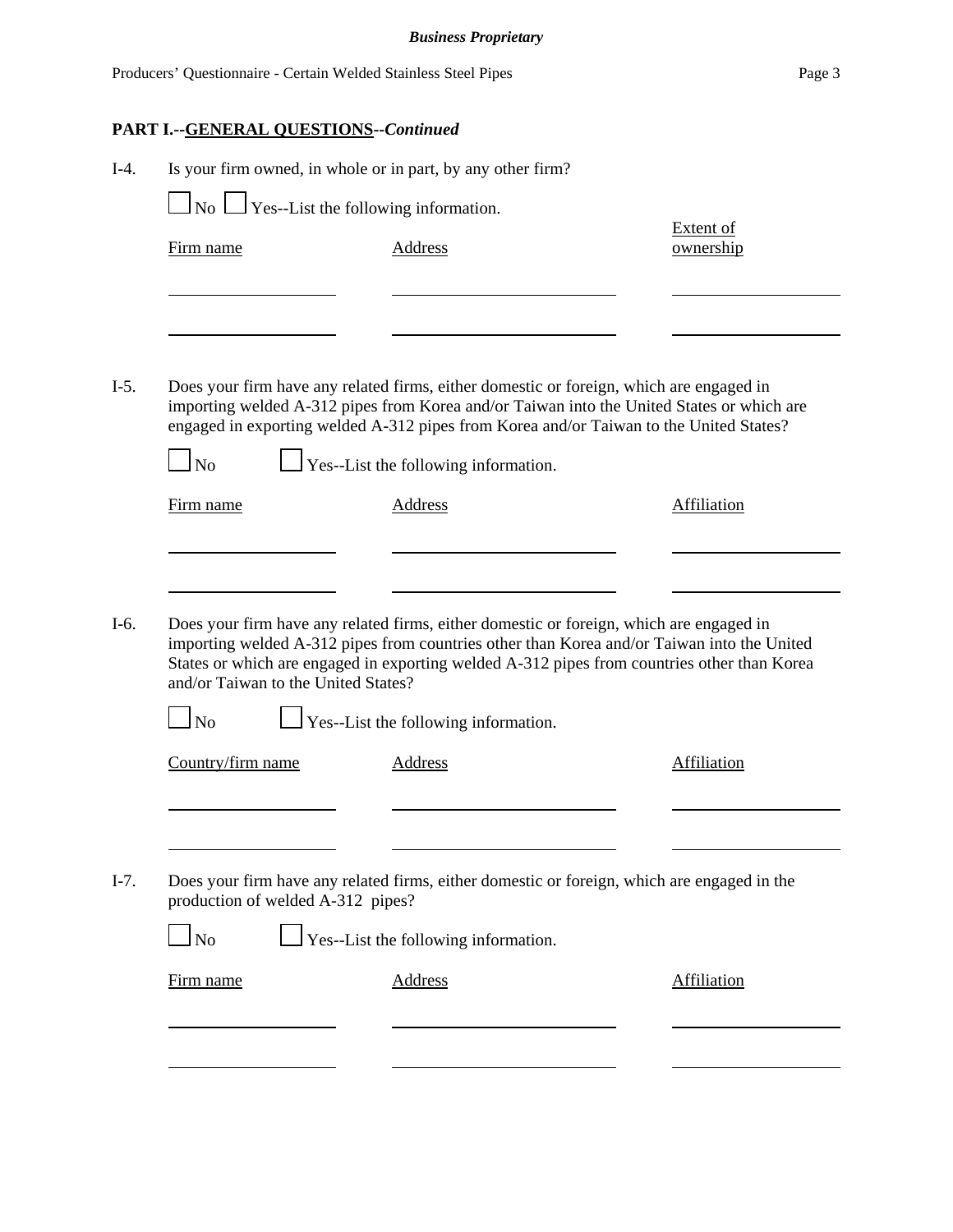### **PART I.--GENERAL QUESTIONS--***Continued*

I-8. In Parts II and IV of this questionnaire we request a copy of your company's business plan. Does your company or any related firm have a business plan or any internal documents that describe, discuss, or analyze expected future market conditions for welded A-312 pipes, other welded stainless steel pipes, and/or welded stainless steel pressure tubes?

 $\Box$  No  $\Box$  Yes--Please provide the requested documents. If you are not providing the requested documents, please explain why not.

# **PART II.--TRADE AND RELATED INFORMATION**

Further information on this part of the questionnaire can be obtained from Eric Land (202-205-3349). **Supply all data requested on a calendar-year basis.**

II-1. Who should be contacted regarding the requested trade and related information?

Company contact:

Name and title

Phone No. **E**-mail address

II-2. Has your firm experienced any plant openings, relocations, expansions, acquisitions, consolidations, closures, or prolonged shutdowns because of strikes or equipment failure; curtailment of production because of shortages of materials; or any other change in the character of your operations or organization relating to the production of welded stainless steel pipes and pressure tubes since January 1, 2000?

 $\Box$  No  $\Box$  Yes--Supply details as to the time, nature, and significance of such changes.

**Changes related to the production of welded A-312 pipe:**

**Changes related to the production of other welded stainless steel pipes and/or pressure tubes:**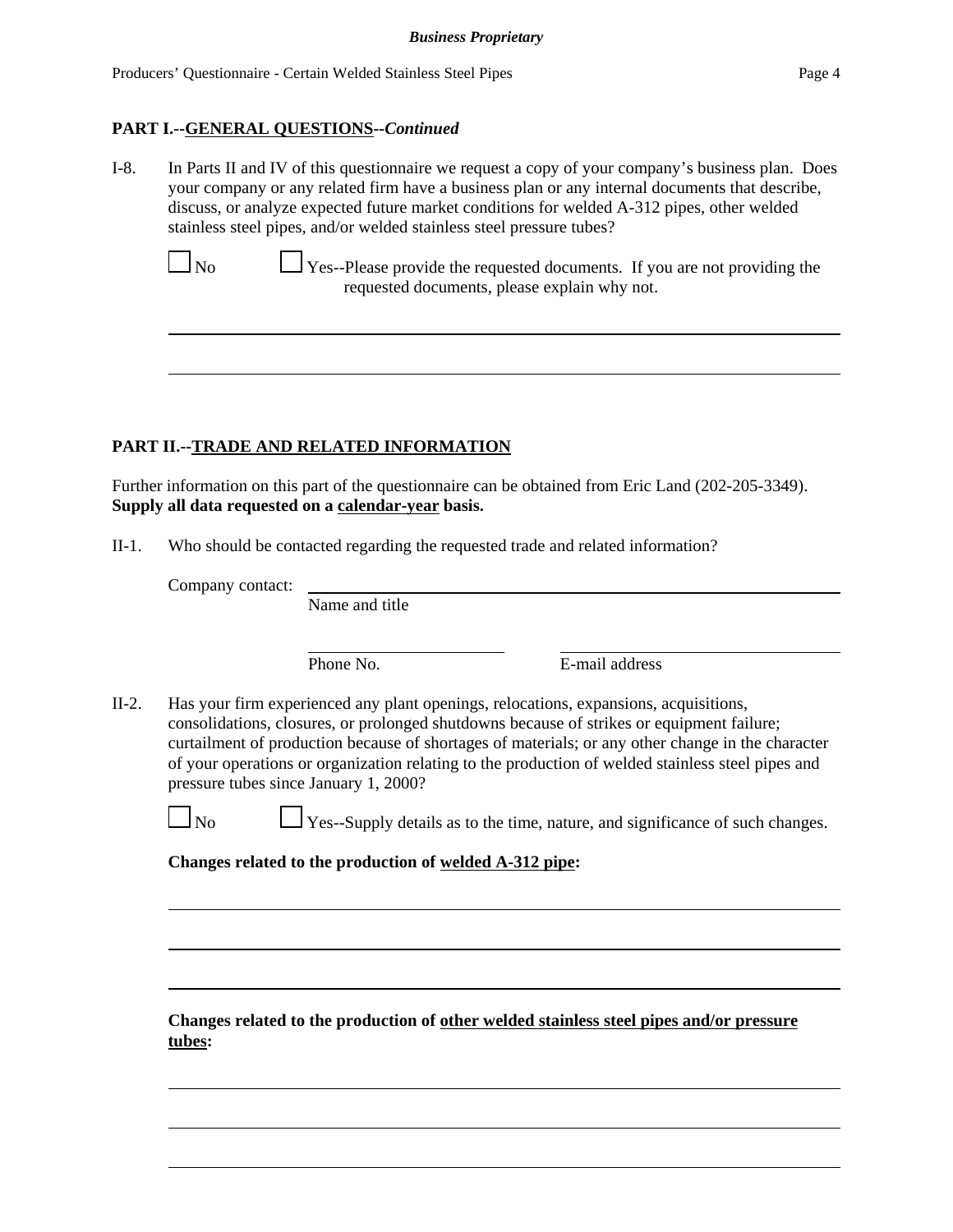II-3. Does your firm anticipate any changes in the character of your operations or organization (as noted above) relating to the production of welded stainless steel pipes and/or pressure tubes in the future?

 $\Box$  No  $\Box$  Yes--Supply details as to the time, nature, and significance of such changes and provide underlying assumptions, along with relevant portions of business plans or other supporting documentation, that address this issue. **Include in your response a specific projection of your firm's capacity to produce welded stainless steel pipes and pressure tubes (in short tons) for 2006 and 2007.**

**Changes related to the production of welded A-312 pipes:**

**Changes related to the production of other welded stainless steel pipes and/or pressure tubes:**

| II-4. | Would your firm anticipate any changes in the character of your operations or organization (as                                                                                                                                                                             |
|-------|----------------------------------------------------------------------------------------------------------------------------------------------------------------------------------------------------------------------------------------------------------------------------|
|       | noted above) relating to the production of welded stainless steel pipes and pressure tubes in the<br>future if the antidumping duty orders on welded A-312 pipes from Korea and/or Taiwan were to<br>be revoked? Please indicate whether your response differs by country. |
|       | N <sub>0</sub><br>$\Box$ Yes--Supply details as to the time, nature, and significance of such<br>changes and provide underlying assumptions, along with relevant<br>portions of business plans or other supporting documentation, that<br>address this issue.              |
|       | Anticipated changes if the orders on welded A-312 pipes from Korea were to be revoked:                                                                                                                                                                                     |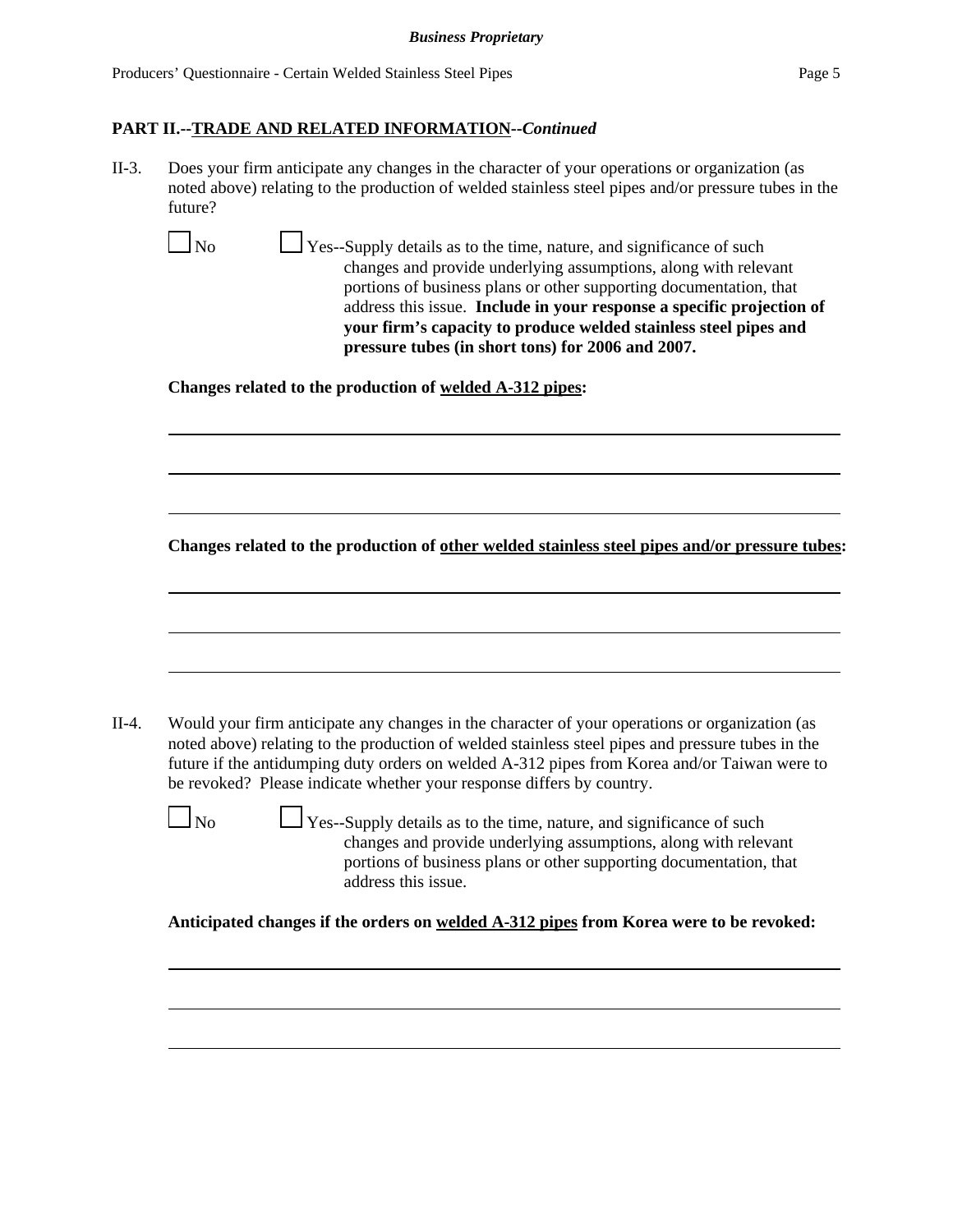|           | Has your firm since January 1, 2000 produced, or does your firm anticipate producing in the<br>future, other products on the same equipment and machinery used in the production of welded<br>stainless steel pipes and pressure tubes and/or using the same production and related workers<br>employed to produce welded stainless steel pipes and pressure tubes? |      |      |      |                                                                                 |      |      |
|-----------|---------------------------------------------------------------------------------------------------------------------------------------------------------------------------------------------------------------------------------------------------------------------------------------------------------------------------------------------------------------------|------|------|------|---------------------------------------------------------------------------------|------|------|
| $\Box$ No | Yes--List the following information and report your firm's combined<br>production capacity and production of all of these products in the<br>periods indicated.                                                                                                                                                                                                     |      |      |      |                                                                                 |      |      |
|           |                                                                                                                                                                                                                                                                                                                                                                     |      |      |      |                                                                                 |      |      |
| Product   | Period                                                                                                                                                                                                                                                                                                                                                              |      |      |      | Basis for allocation of capacity and<br>employment data (indicate if different) |      |      |
|           |                                                                                                                                                                                                                                                                                                                                                                     |      |      |      |                                                                                 |      |      |
|           |                                                                                                                                                                                                                                                                                                                                                                     |      |      |      |                                                                                 |      |      |
|           | (Quantity in short tons)<br>Item                                                                                                                                                                                                                                                                                                                                    | 2000 | 2001 | 2002 | 2003                                                                            | 2004 | 2005 |

<sup>1</sup> Please identify product included as "all other pipes and tubes:" \_\_\_\_\_\_\_\_\_\_\_\_\_\_\_\_\_\_\_\_\_\_\_\_\_\_\_\_

A-312 welded austenitic stainless steel pipes:

Welded austenitic stainless steel pressure tubes: All other welded austenitic stainless steel pipes

Other welded stainless steel pipes:

All other pipes and tubes:<sup>1</sup>

**PRODUCTION**:

and tubes:

II-6. Please describe the constraint(s) that set the limit(s) on your production capacity.

 $\overline{\phantom{a}}$  ,  $\overline{\phantom{a}}$  ,  $\overline{\phantom{a}}$  ,  $\overline{\phantom{a}}$  ,  $\overline{\phantom{a}}$  ,  $\overline{\phantom{a}}$  ,  $\overline{\phantom{a}}$  ,  $\overline{\phantom{a}}$  ,  $\overline{\phantom{a}}$  ,  $\overline{\phantom{a}}$  ,  $\overline{\phantom{a}}$  ,  $\overline{\phantom{a}}$  ,  $\overline{\phantom{a}}$  ,  $\overline{\phantom{a}}$  ,  $\overline{\phantom{a}}$  ,  $\overline{\phantom{a}}$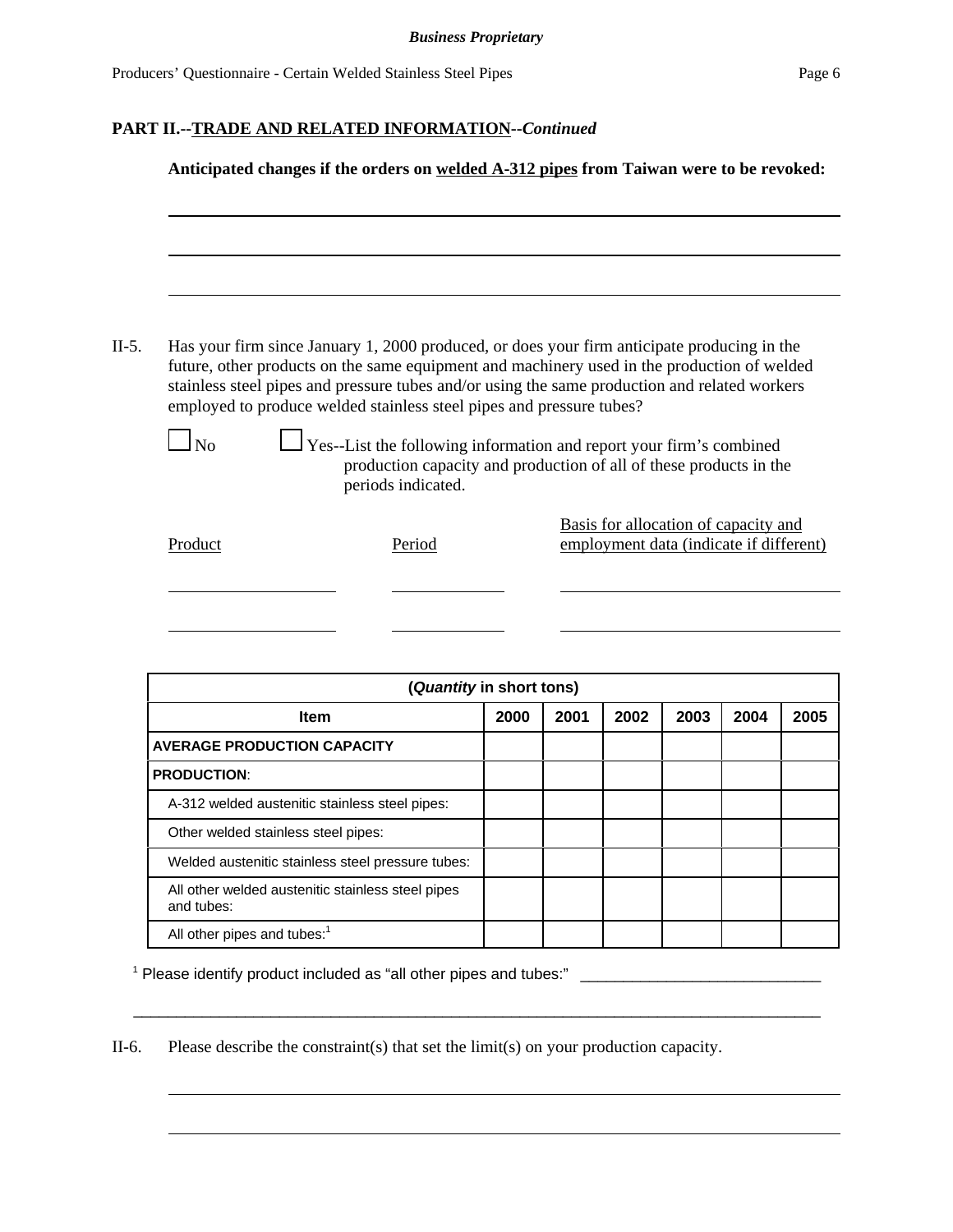II-7. Is your firm able to switch production between welded stainless steel pipes and pressure tubes and other products in response to a relative change in the price of welded stainless steel pipes and pressure tubes pipes vis-a-vis the price of other products, using the same equipment and labor?

 No Yes--Please identify the other products, the approximate time and cost involved in switching, and the minimum relative price change required for your firm to switch production to or from welded stainless steel pipes and pressure tubes.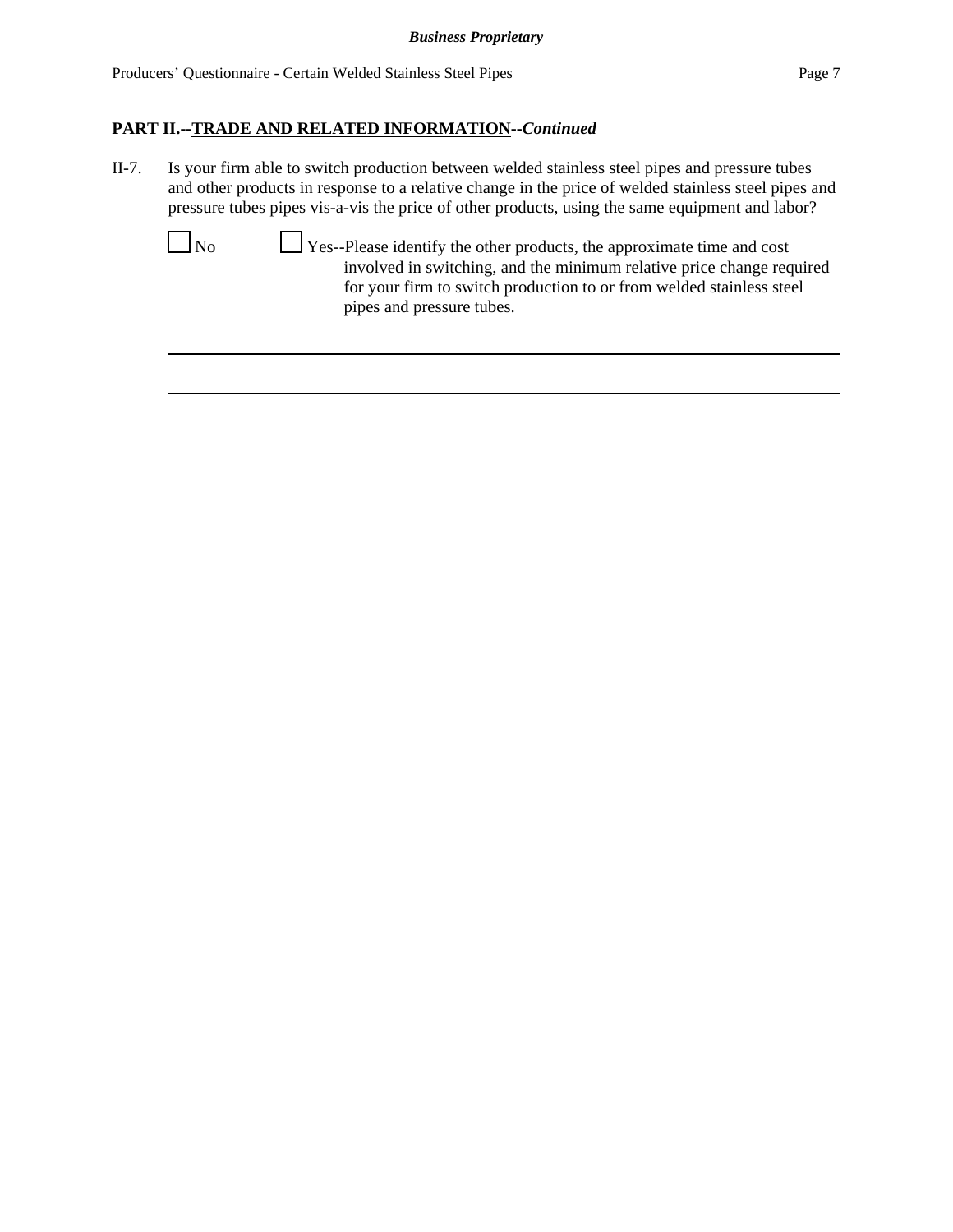II-8a. Report your firm's production capacity, production, shipments, inventories, and employment related to the production of **welded A-312 pipes** in your U.S. establishment(s) during the specified periods. (See definitions in the instruction booklet.)

| (Quantity in short tons, value in \$1,000)                                                                                                                                                                                                                                                                 |                                                                                                                                                                                                                                                      |      |      |      |      |      |  |
|------------------------------------------------------------------------------------------------------------------------------------------------------------------------------------------------------------------------------------------------------------------------------------------------------------|------------------------------------------------------------------------------------------------------------------------------------------------------------------------------------------------------------------------------------------------------|------|------|------|------|------|--|
| Item                                                                                                                                                                                                                                                                                                       | 2000                                                                                                                                                                                                                                                 | 2001 | 2002 | 2003 | 2004 | 2005 |  |
| <b>AVERAGE PRODUCTION CAPACITY<sup>1</sup></b> (quantity)                                                                                                                                                                                                                                                  |                                                                                                                                                                                                                                                      |      |      |      |      |      |  |
| <b>BEGINNING-OF-PERIOD INVENTORIES (quantity)</b>                                                                                                                                                                                                                                                          |                                                                                                                                                                                                                                                      |      |      |      |      |      |  |
| <b>PRODUCTION</b> (quantity)                                                                                                                                                                                                                                                                               |                                                                                                                                                                                                                                                      |      |      |      |      |      |  |
| <b>U.S. SHIPMENTS:</b>                                                                                                                                                                                                                                                                                     |                                                                                                                                                                                                                                                      |      |      |      |      |      |  |
| <b>Commercial shipments:</b>                                                                                                                                                                                                                                                                               |                                                                                                                                                                                                                                                      |      |      |      |      |      |  |
| Quantity of commercial shipments                                                                                                                                                                                                                                                                           |                                                                                                                                                                                                                                                      |      |      |      |      |      |  |
| Value of commercial shipments                                                                                                                                                                                                                                                                              |                                                                                                                                                                                                                                                      |      |      |      |      |      |  |
| Internal consumption:                                                                                                                                                                                                                                                                                      |                                                                                                                                                                                                                                                      |      |      |      |      |      |  |
| Quantity of internal consumption                                                                                                                                                                                                                                                                           |                                                                                                                                                                                                                                                      |      |      |      |      |      |  |
| Value <sup>2</sup> of internal consumption                                                                                                                                                                                                                                                                 |                                                                                                                                                                                                                                                      |      |      |      |      |      |  |
| <b>Transfers to related firms:</b>                                                                                                                                                                                                                                                                         |                                                                                                                                                                                                                                                      |      |      |      |      |      |  |
| Quantity of transfers to related firms                                                                                                                                                                                                                                                                     |                                                                                                                                                                                                                                                      |      |      |      |      |      |  |
| Value <sup>2</sup> of transfers to related firms                                                                                                                                                                                                                                                           |                                                                                                                                                                                                                                                      |      |      |      |      |      |  |
| <b>EXPORT SHIPMENTS:3</b>                                                                                                                                                                                                                                                                                  |                                                                                                                                                                                                                                                      |      |      |      |      |      |  |
| Quantity of export shipments                                                                                                                                                                                                                                                                               |                                                                                                                                                                                                                                                      |      |      |      |      |      |  |
| Value of export shipments                                                                                                                                                                                                                                                                                  |                                                                                                                                                                                                                                                      |      |      |      |      |      |  |
| END-OF-PERIOD INVENTORIES <sup>4</sup> (quantity)                                                                                                                                                                                                                                                          |                                                                                                                                                                                                                                                      |      |      |      |      |      |  |
| <b>U.S. SHIPMENTS TO DISTRIBUTORS (quantity)</b>                                                                                                                                                                                                                                                           |                                                                                                                                                                                                                                                      |      |      |      |      |      |  |
| <b>U.S. SHIPMENTS TO END USERS (quantity)</b>                                                                                                                                                                                                                                                              |                                                                                                                                                                                                                                                      |      |      |      |      |      |  |
| <b>AVERAGE NUMBER OF PRWS</b>                                                                                                                                                                                                                                                                              |                                                                                                                                                                                                                                                      |      |      |      |      |      |  |
| <b>HOURS WORKED BY PRWs (1,000 hours)</b>                                                                                                                                                                                                                                                                  |                                                                                                                                                                                                                                                      |      |      |      |      |      |  |
| <b>WAGES PAID TO PRWs (value)</b>                                                                                                                                                                                                                                                                          |                                                                                                                                                                                                                                                      |      |      |      |      |      |  |
| reported capacity (use additional pages as necessary).                                                                                                                                                                                                                                                     | <sup>1</sup> The production capacity (see definitions in instruction booklet) reported is based on operating<br>hours per week,<br>weeks per year. Please describe the methodology used to calculate production capacity, and explain any changes in |      |      |      |      |      |  |
| <sup>2</sup> Internal consumption and transfers to related firms must be valued at fair market value. In the event that you use a<br>different basis for valuing these transactions, please specify that basis (e.g., cost, cost plus, etc.) and provide value data<br>using that basis for 2000-05 below: |                                                                                                                                                                                                                                                      |      |      |      |      |      |  |
|                                                                                                                                                                                                                                                                                                            |                                                                                                                                                                                                                                                      |      |      |      |      |      |  |

3 Identify your principal export markets: .

| <sup>4</sup> Reconciliation of data.--Please note that the <b>quantities</b> reported above should reconcile as follows: |  |  |  |  |  |
|--------------------------------------------------------------------------------------------------------------------------|--|--|--|--|--|
| beginning-of-period inventories, plus production, less total shipments, equals end-of-period inventories. Do the data    |  |  |  |  |  |
| reported reconcile?                                                                                                      |  |  |  |  |  |

Yes **No--Please explain:**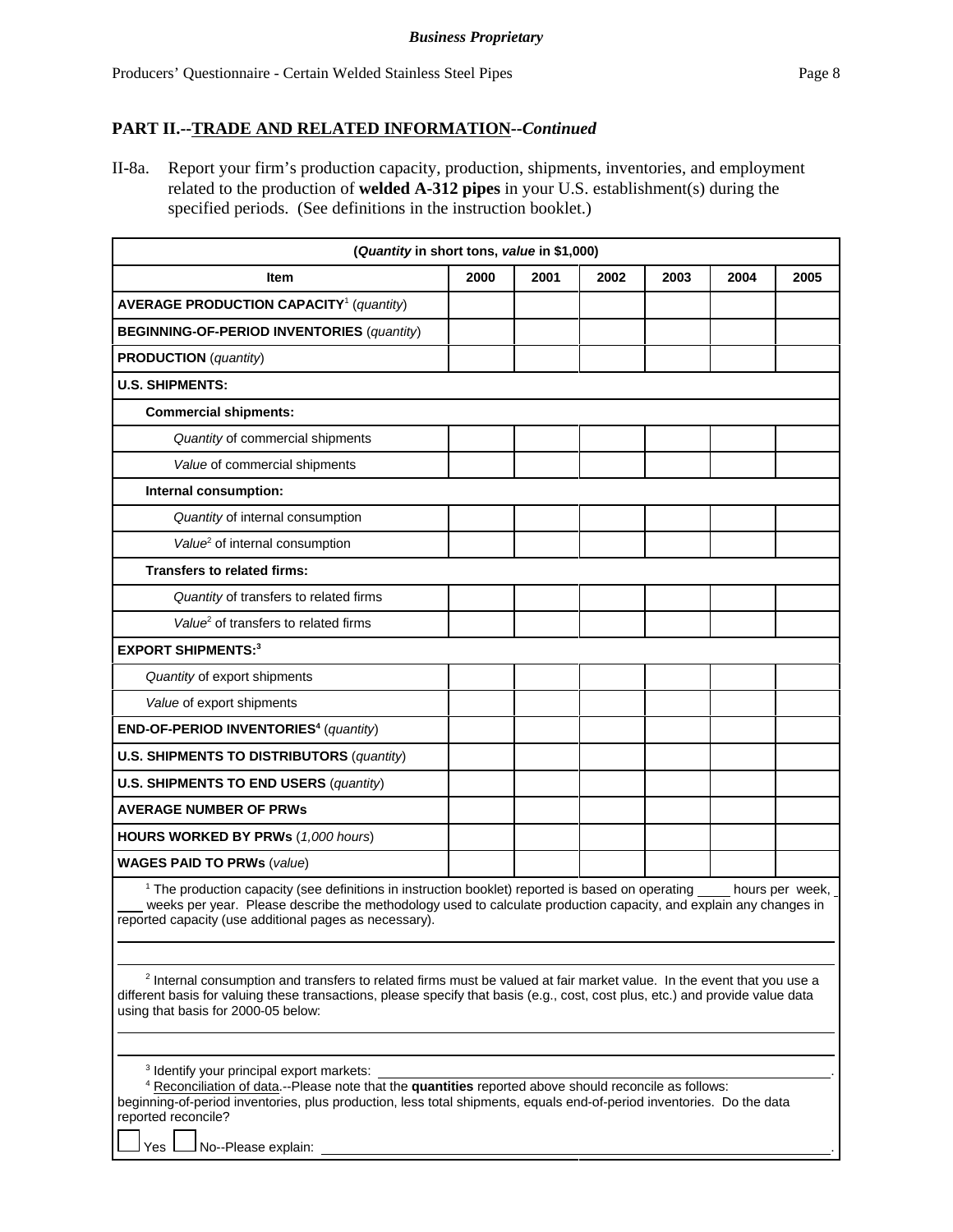II-8b. Report your firm's production capacity, production, shipments, inventories, and employment related to the production of **welded A-312 pipes** in your U.S. establishment(s) during the specified periods. (See definitions in the instruction booklet.)

| (Quantity in short tons, value in \$1,000)                                                                                                                                                                                                                                                                                                   |                    |                    |  |  |  |
|----------------------------------------------------------------------------------------------------------------------------------------------------------------------------------------------------------------------------------------------------------------------------------------------------------------------------------------------|--------------------|--------------------|--|--|--|
| Item                                                                                                                                                                                                                                                                                                                                         | January-March 2005 | January-March 2006 |  |  |  |
| <b>AVERAGE PRODUCTION CAPACITY<sup>1</sup></b> (quantity)                                                                                                                                                                                                                                                                                    |                    |                    |  |  |  |
| <b>BEGINNING-OF-PERIOD INVENTORIES (quantity)</b>                                                                                                                                                                                                                                                                                            |                    |                    |  |  |  |
| <b>PRODUCTION</b> (quantity)                                                                                                                                                                                                                                                                                                                 |                    |                    |  |  |  |
| <b>U.S. SHIPMENTS:</b>                                                                                                                                                                                                                                                                                                                       |                    |                    |  |  |  |
| <b>Commercial shipments:</b>                                                                                                                                                                                                                                                                                                                 |                    |                    |  |  |  |
| Quantity of commercial shipments                                                                                                                                                                                                                                                                                                             |                    |                    |  |  |  |
| Value of commercial shipments                                                                                                                                                                                                                                                                                                                |                    |                    |  |  |  |
| Internal consumption:                                                                                                                                                                                                                                                                                                                        |                    |                    |  |  |  |
| Quantity of internal consumption                                                                                                                                                                                                                                                                                                             |                    |                    |  |  |  |
| Value <sup>2</sup> of internal consumption                                                                                                                                                                                                                                                                                                   |                    |                    |  |  |  |
| Transfers to related firms:                                                                                                                                                                                                                                                                                                                  |                    |                    |  |  |  |
| Quantity of transfers to related firms                                                                                                                                                                                                                                                                                                       |                    |                    |  |  |  |
| Value <sup>2</sup> of transfers to related firms                                                                                                                                                                                                                                                                                             |                    |                    |  |  |  |
| <b>EXPORT SHIPMENTS:3</b>                                                                                                                                                                                                                                                                                                                    |                    |                    |  |  |  |
| Quantity of export shipments                                                                                                                                                                                                                                                                                                                 |                    |                    |  |  |  |
| Value of export shipments                                                                                                                                                                                                                                                                                                                    |                    |                    |  |  |  |
| END-OF-PERIOD INVENTORIES <sup>4</sup> (quantity)                                                                                                                                                                                                                                                                                            |                    |                    |  |  |  |
| <b>U.S. SHIPMENTS TO DISTRIBUTORS (quantity)</b>                                                                                                                                                                                                                                                                                             |                    |                    |  |  |  |
| <b>U.S. SHIPMENTS TO END USERS (quantity)</b>                                                                                                                                                                                                                                                                                                |                    |                    |  |  |  |
| <b>AVERAGE NUMBER OF PRWS</b>                                                                                                                                                                                                                                                                                                                |                    |                    |  |  |  |
| <b>HOURS WORKED BY PRWs (1,000 hours)</b>                                                                                                                                                                                                                                                                                                    |                    |                    |  |  |  |
| <b>WAGES PAID TO PRWs (value)</b>                                                                                                                                                                                                                                                                                                            |                    |                    |  |  |  |
| <sup>1</sup> The production capacity (see definitions in instruction booklet) reported is based on operating hours per week,<br>weeks per year. Please describe the methodology used to calculate production capacity, and explain any changes in<br>reported capacity (use additional pages as necessary).                                  |                    |                    |  |  |  |
| <sup>2</sup> Internal consumption and transfers to related firms must be valued at fair market value. In the event that you use a<br>different basis for valuing these transactions, please specify that basis (e.g., cost, cost plus, etc.) and provide value data<br>using that basis for January-March 2005 and January-March 2006 below: |                    |                    |  |  |  |
| <sup>3</sup> Identify your principal export markets:<br>4 Reconciliation of data.--Please note that the quantities reported above should reconcile as follows:                                                                                                                                                                               |                    |                    |  |  |  |

beginning-of-period inventories, plus production, less total shipments, equals end-of-period inventories. Do the data reported reconcile?

Yes  $\Box$  No--Please explain: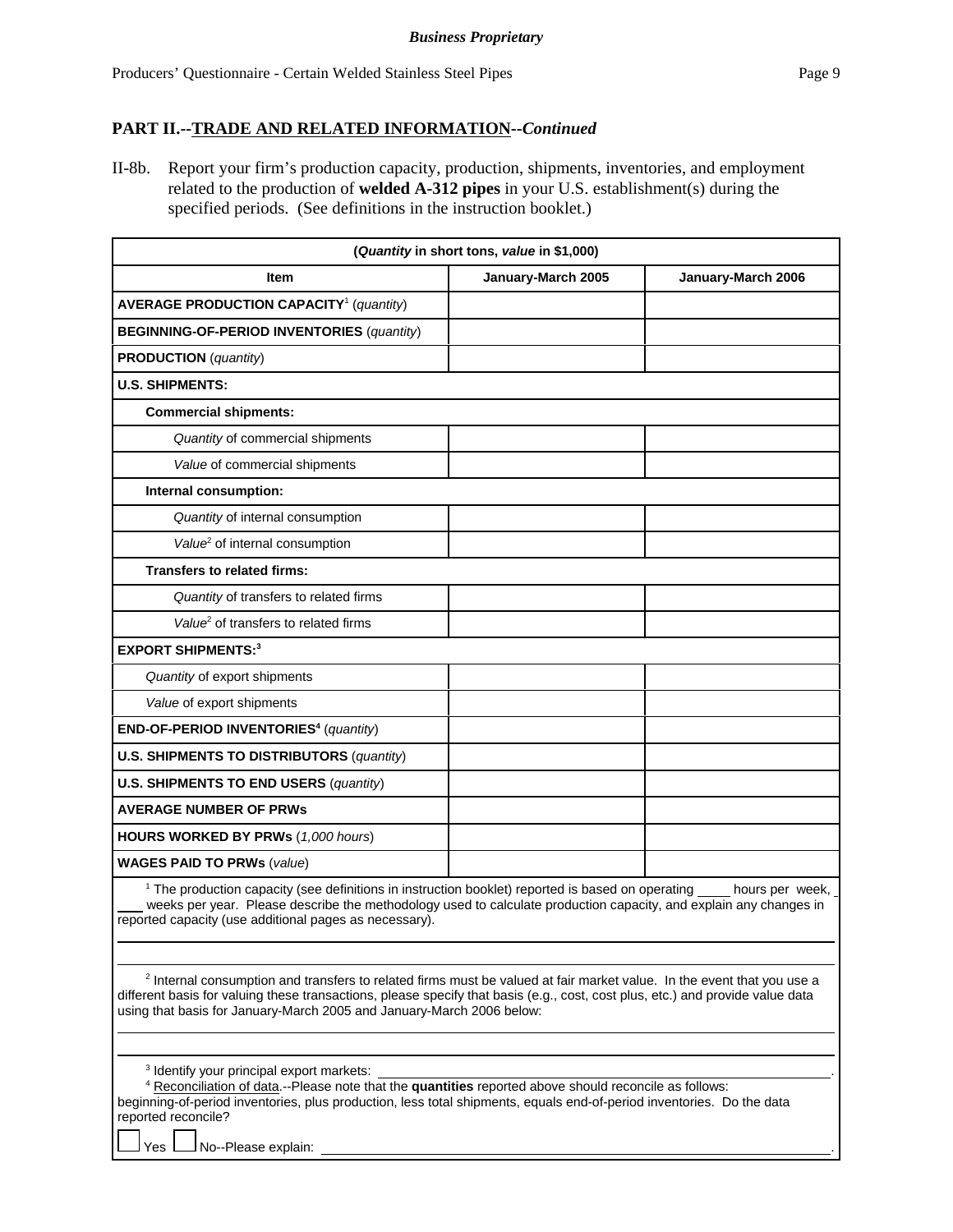II-9a. Report your firm's production capacity, production, shipments, inventories, and employment related to the production of **other welded stainless steel pipes and/or pressure tubes** in your U.S. establishment(s) during the specified periods. (See definitions in the instruction booklet.)

| (Quantity in short tons, value in \$1,000)                                                                                                                                                                                                                                                                  |      |      |      |      |      |      |
|-------------------------------------------------------------------------------------------------------------------------------------------------------------------------------------------------------------------------------------------------------------------------------------------------------------|------|------|------|------|------|------|
| Item                                                                                                                                                                                                                                                                                                        | 2000 | 2001 | 2002 | 2003 | 2004 | 2005 |
| <b>AVERAGE PRODUCTION CAPACITY<sup>1</sup></b> (quantity)                                                                                                                                                                                                                                                   |      |      |      |      |      |      |
| <b>BEGINNING-OF-PERIOD INVENTORIES (quantity)</b>                                                                                                                                                                                                                                                           |      |      |      |      |      |      |
| <b>PRODUCTION</b> (quantity)                                                                                                                                                                                                                                                                                |      |      |      |      |      |      |
| <b>U.S. SHIPMENTS:</b>                                                                                                                                                                                                                                                                                      |      |      |      |      |      |      |
| <b>Commercial shipments:</b>                                                                                                                                                                                                                                                                                |      |      |      |      |      |      |
| Quantity of commercial shipments                                                                                                                                                                                                                                                                            |      |      |      |      |      |      |
| Value of commercial shipments                                                                                                                                                                                                                                                                               |      |      |      |      |      |      |
| Internal consumption:                                                                                                                                                                                                                                                                                       |      |      |      |      |      |      |
| Quantity of internal consumption                                                                                                                                                                                                                                                                            |      |      |      |      |      |      |
| Value <sup>2</sup> of internal consumption                                                                                                                                                                                                                                                                  |      |      |      |      |      |      |
| <b>Transfers to related firms:</b>                                                                                                                                                                                                                                                                          |      |      |      |      |      |      |
| Quantity of transfers to related firms                                                                                                                                                                                                                                                                      |      |      |      |      |      |      |
| Value <sup>2</sup> of transfers to related firms                                                                                                                                                                                                                                                            |      |      |      |      |      |      |
| <b>EXPORT SHIPMENTS:3</b>                                                                                                                                                                                                                                                                                   |      |      |      |      |      |      |
| Quantity of export shipments                                                                                                                                                                                                                                                                                |      |      |      |      |      |      |
| Value of export shipments                                                                                                                                                                                                                                                                                   |      |      |      |      |      |      |
| END-OF-PERIOD INVENTORIES <sup>4</sup> (quantity)                                                                                                                                                                                                                                                           |      |      |      |      |      |      |
| <b>U.S. SHIPMENTS TO DISTRIBUTORS (quantity)</b>                                                                                                                                                                                                                                                            |      |      |      |      |      |      |
| <b>U.S. SHIPMENTS TO END USERS (quantity)</b>                                                                                                                                                                                                                                                               |      |      |      |      |      |      |
| <b>AVERAGE NUMBER OF PRWs</b>                                                                                                                                                                                                                                                                               |      |      |      |      |      |      |
| <b>HOURS WORKED BY PRWs (1,000 hours)</b>                                                                                                                                                                                                                                                                   |      |      |      |      |      |      |
| <b>WAGES PAID TO PRWs (value)</b>                                                                                                                                                                                                                                                                           |      |      |      |      |      |      |
| <sup>1</sup> The production capacity (see definitions in instruction booklet) reported is based on operating hours per week,<br>weeks per year. Please describe the methodology used to calculate production capacity, and explain any changes in<br>reported capacity (use additional pages as necessary). |      |      |      |      |      |      |
| <sup>2</sup> Internal consumption and transfers to related firms must be valued at fair market value. In the event that you use a<br>different basis for valuing these transactions, please specify that basis (e.g., cost, cost plus, etc.) and provide value data<br>using that basis for 2000-05 below:  |      |      |      |      |      |      |
| <sup>3</sup> Identify your principal export markets:<br><sup>4</sup> Personalistics of data. Please note that the quantities reported above about reconcile as follows:                                                                                                                                     |      |      |      |      |      |      |

| <sup>4</sup> Reconciliation of data.--Please note that the <b>quantities</b> reported above should reconcile as follows: |  |
|--------------------------------------------------------------------------------------------------------------------------|--|
| beginning-of-period inventories, plus production, less total shipments, equals end-of-period inventories. Do the data    |  |
| reported reconcile?                                                                                                      |  |
|                                                                                                                          |  |

 $\Box$  No--Please explain: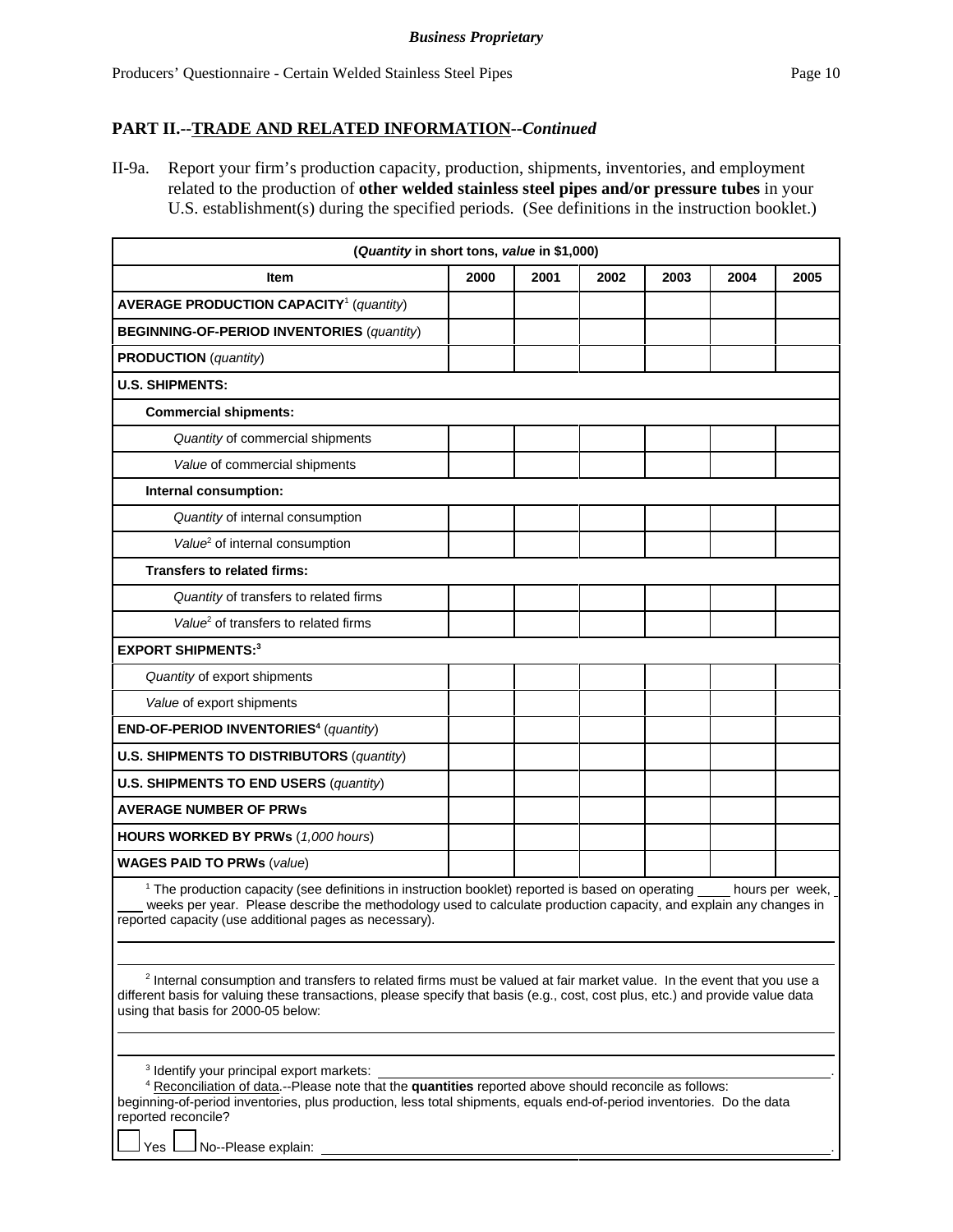II-9b. Report your firm's production capacity, production, shipments, inventories, and employment related to the production of **other welded stainless steel pipes and/or pressure tubes** in your U.S. establishment(s) during the specified periods. (See definitions in the instruction booklet.)

| (Quantity in short tons, value in \$1,000)                                                                                                                                                                                                                                                                                                   |                    |                    |  |  |
|----------------------------------------------------------------------------------------------------------------------------------------------------------------------------------------------------------------------------------------------------------------------------------------------------------------------------------------------|--------------------|--------------------|--|--|
| <b>Item</b>                                                                                                                                                                                                                                                                                                                                  | January-March 2005 | January-March 2006 |  |  |
| <b>AVERAGE PRODUCTION CAPACITY<sup>1</sup></b> (quantity)                                                                                                                                                                                                                                                                                    |                    |                    |  |  |
| <b>BEGINNING-OF-PERIOD INVENTORIES (quantity)</b>                                                                                                                                                                                                                                                                                            |                    |                    |  |  |
| <b>PRODUCTION</b> (quantity)                                                                                                                                                                                                                                                                                                                 |                    |                    |  |  |
| <b>U.S. SHIPMENTS:</b>                                                                                                                                                                                                                                                                                                                       |                    |                    |  |  |
| <b>Commercial shipments:</b>                                                                                                                                                                                                                                                                                                                 |                    |                    |  |  |
| Quantity of commercial shipments                                                                                                                                                                                                                                                                                                             |                    |                    |  |  |
| Value of commercial shipments                                                                                                                                                                                                                                                                                                                |                    |                    |  |  |
| Internal consumption:                                                                                                                                                                                                                                                                                                                        |                    |                    |  |  |
| Quantity of internal consumption                                                                                                                                                                                                                                                                                                             |                    |                    |  |  |
| Value <sup>2</sup> of internal consumption                                                                                                                                                                                                                                                                                                   |                    |                    |  |  |
| <b>Transfers to related firms:</b>                                                                                                                                                                                                                                                                                                           |                    |                    |  |  |
| Quantity of transfers to related firms                                                                                                                                                                                                                                                                                                       |                    |                    |  |  |
| Value <sup>2</sup> of transfers to related firms                                                                                                                                                                                                                                                                                             |                    |                    |  |  |
| <b>EXPORT SHIPMENTS:3</b>                                                                                                                                                                                                                                                                                                                    |                    |                    |  |  |
| Quantity of export shipments                                                                                                                                                                                                                                                                                                                 |                    |                    |  |  |
| Value of export shipments                                                                                                                                                                                                                                                                                                                    |                    |                    |  |  |
| END-OF-PERIOD INVENTORIES <sup>4</sup> (quantity)                                                                                                                                                                                                                                                                                            |                    |                    |  |  |
| <b>U.S. SHIPMENTS TO DISTRIBUTORS (quantity)</b>                                                                                                                                                                                                                                                                                             |                    |                    |  |  |
| <b>U.S. SHIPMENTS TO END USERS (quantity)</b>                                                                                                                                                                                                                                                                                                |                    |                    |  |  |
| <b>AVERAGE NUMBER OF PRWs</b>                                                                                                                                                                                                                                                                                                                |                    |                    |  |  |
| <b>HOURS WORKED BY PRWs (1,000 hours)</b>                                                                                                                                                                                                                                                                                                    |                    |                    |  |  |
| <b>WAGES PAID TO PRWs (value)</b>                                                                                                                                                                                                                                                                                                            |                    |                    |  |  |
| <sup>1</sup> The production capacity (see definitions in instruction booklet) reported is based on operating hours per week,<br>weeks per year. Please describe the methodology used to calculate production capacity, and explain any changes in<br>reported capacity (use additional pages as necessary).                                  |                    |                    |  |  |
| <sup>2</sup> Internal consumption and transfers to related firms must be valued at fair market value. In the event that you use a<br>different basis for valuing these transactions, please specify that basis (e.g., cost, cost plus, etc.) and provide value data<br>using that basis for January-March 2005 and January-March 2006 below: |                    |                    |  |  |
| <sup>3</sup> Identify your principal export markets:                                                                                                                                                                                                                                                                                         |                    |                    |  |  |

| <sup>4</sup> Reconciliation of data.--Please note that the <b>quantities</b> reported above should reconcile as follows: |  |  |  |  |
|--------------------------------------------------------------------------------------------------------------------------|--|--|--|--|
| beginning-of-period inventories, plus production, less total shipments, equals end-of-period inventories. Do the data    |  |  |  |  |
| reported reconcile?                                                                                                      |  |  |  |  |

Yes  $\Box$  No--Please explain: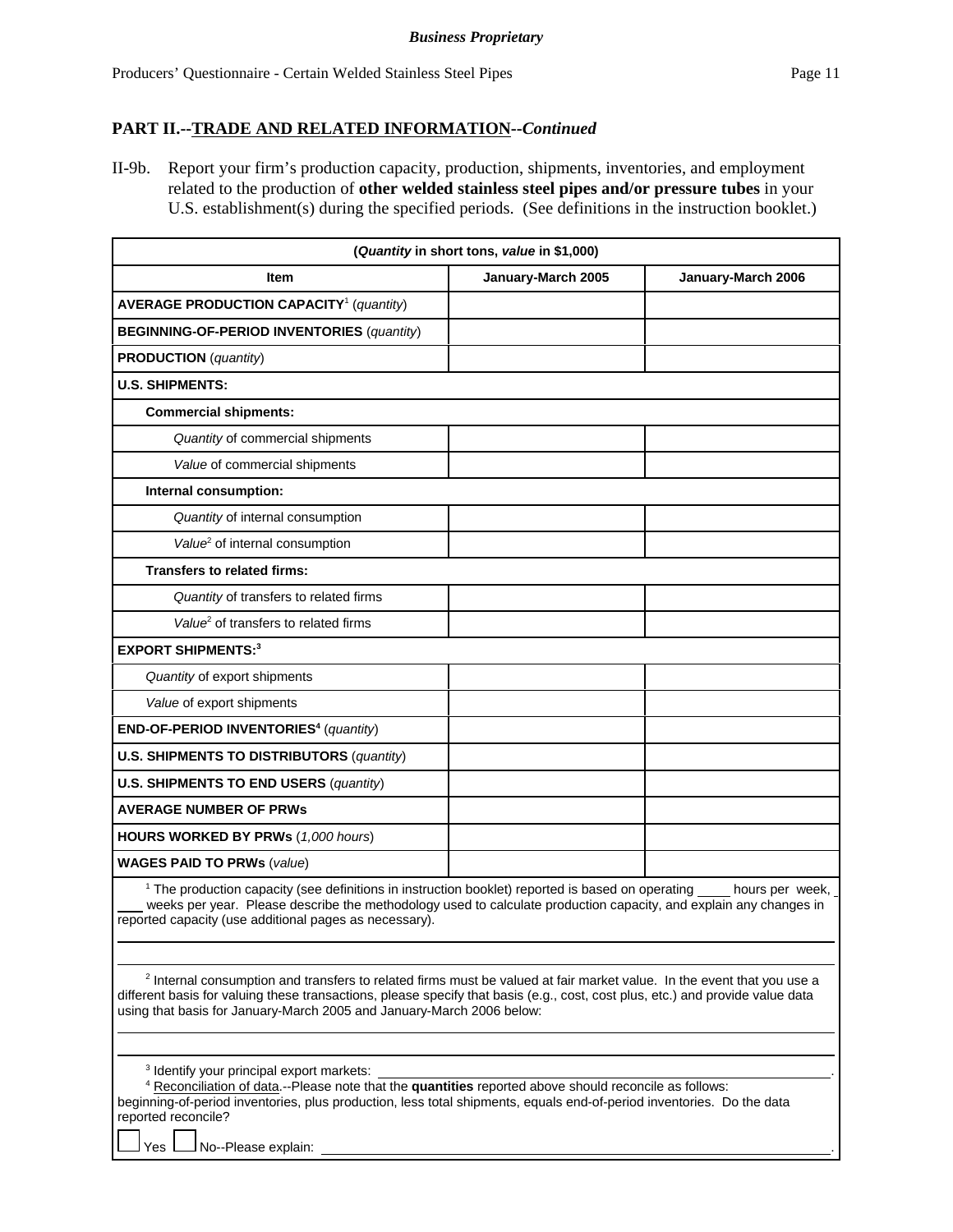- II-10. If you reported transfers to related firms in questions II-8 or II-9, please indicate the nature of the relationship between your firm and the related firms (e.g., joint venture, wholly owned subsidiary), whether the transfers were priced at market value or by a non-market formula, whether your firm retained marketing rights to all transfers, and whether the related firms also processed inputs from sources other than your firm.
- II-11. Other than direct imports, has your firm otherwise purchased welded stainless steel pipes and tubes since January 1, 2000? (See definitions in the instruction booklet.)

No  $\Box$  Yes--Report such purchases below for the specified periods.<sup>1</sup> Photocopy this page as necessary and identify the product for which you are reporting by checking the appropriate box

**Welded A-312 pipes**

**Other welded pipes**

**Welded pressure tubes**

| (Quantity in short tons, value in \$1,000)                                                                                                                                          |      |      |      |      |      |      |                 |      |
|-------------------------------------------------------------------------------------------------------------------------------------------------------------------------------------|------|------|------|------|------|------|-----------------|------|
|                                                                                                                                                                                     |      |      |      |      |      |      | January-March-- |      |
| <b>Item</b>                                                                                                                                                                         | 2000 | 2001 | 2002 | 2003 | 2004 | 2005 | 2005            | 2006 |
| PURCHASES FROM U.S. IMPORTERS <sup>2</sup> OF PRODUCT FROM-                                                                                                                         |      |      |      |      |      |      |                 |      |
| <b>KOREA:</b>                                                                                                                                                                       |      |      |      |      |      |      |                 |      |
| Quantity                                                                                                                                                                            |      |      |      |      |      |      |                 |      |
| Value                                                                                                                                                                               |      |      |      |      |      |      |                 |      |
| <b>TAIWAN:</b>                                                                                                                                                                      |      |      |      |      |      |      |                 |      |
| Quantity                                                                                                                                                                            |      |      |      |      |      |      |                 |      |
| Value                                                                                                                                                                               |      |      |      |      |      |      |                 |      |
| ALL OTHER COUNTRIES:                                                                                                                                                                |      |      |      |      |      |      |                 |      |
| Quantity                                                                                                                                                                            |      |      |      |      |      |      |                 |      |
| Value                                                                                                                                                                               |      |      |      |      |      |      |                 |      |
| PURCHASES FROM DOMESTIC PRODUCERS:2                                                                                                                                                 |      |      |      |      |      |      |                 |      |
| Quantity                                                                                                                                                                            |      |      |      |      |      |      |                 |      |
| Value                                                                                                                                                                               |      |      |      |      |      |      |                 |      |
| <b>PURCHASES FROM OTHER SOURCES:2</b>                                                                                                                                               |      |      |      |      |      |      |                 |      |
| Quantity                                                                                                                                                                            |      |      |      |      |      |      |                 |      |
| Value                                                                                                                                                                               |      |      |      |      |      |      |                 |      |
| <sup>1</sup> Please indicate your reasons for purchasing this product. If your reasons differ by source, please elaborate.                                                          |      |      |      |      |      |      |                 |      |
| <sup>2</sup> Please list the name of the firm(s) from which you purchased this product. If your suppliers differ by source,<br>please identify the source for each listed supplier. |      |      |      |      |      |      |                 |      |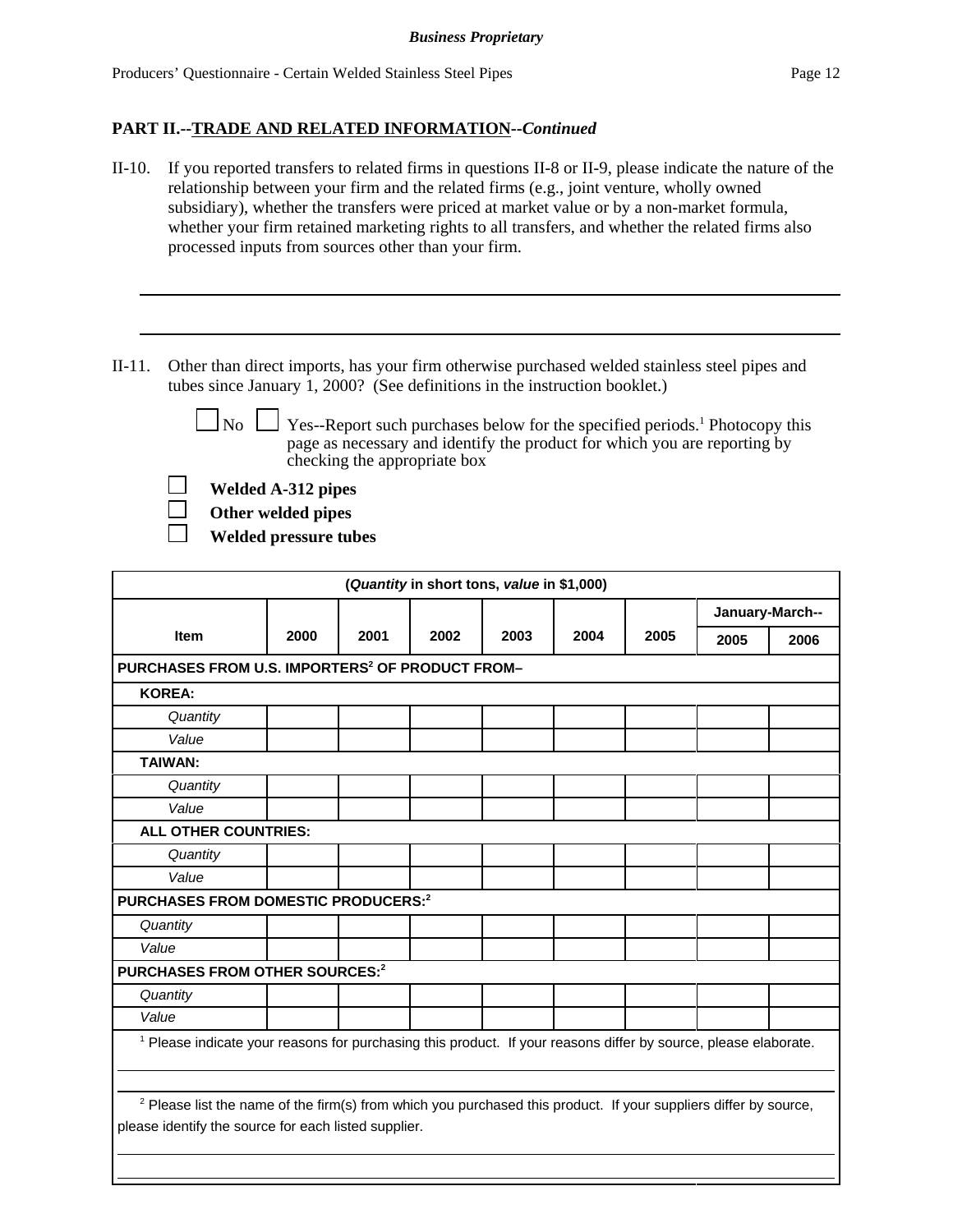II-12. Since January 1, 2000, has your firm been involved in a toll agreement (see definition in the instruction booklet) regarding the production of welded stainless steel pipes and pressure tubes?

 $N_{\text{cos}}$ -Name firm(s):

II-13. Does your firm produce welded stainless steel pipes and pressure tubes in a foreign trade zone  $(FTZ)?$ 

| Nο |  |
|----|--|
|    |  |

 $\Box$  Yes--Identify FTZ(s):

II-14. Since January 1, 2000, has your firm imported welded stainless steel pipes and pressure tubes?

# No Yes--*COMPLETE AND RETURN THE ENCLOSED IMPORTERS' QUESTIONNAIRE*

II-15. Describe the significance of the existing antidumping duty orders covering imports of welded A-312 pipes from Korea and/or Taiwan in terms of their effect on your firm's production capacity, production, U.S. shipments, inventories, purchases, employment, revenues, costs, profits, cash flow, capital expenditures, research and development expenditures, and asset values. You may wish to compare your firm's operations before and after the imposition of the orders.

## **Significance of existing antidumping order covering imports of product from Korea:**

**Significance of existing antidumping order covering imports of product from Taiwan:**

II-16. Would your firm anticipate any changes in its production capacity, production, U.S. shipments, inventories, purchases, employment, revenues, costs, profits, cash flow, capital expenditures, research and development expenditures, or asset values relating to the production of welded stainless steel pipes and pressure tubes in the future if the antidumping duty orders on welded A-312 pipes from Korea and Taiwan were to be revoked?

 $\Box$  No  $\Box$  Yes--Supply details as to the time, nature, and significance of such changes and provide underlying assumptions, along with relevant portions of business plans or other supporting documentation, for any trends or projections you may provide.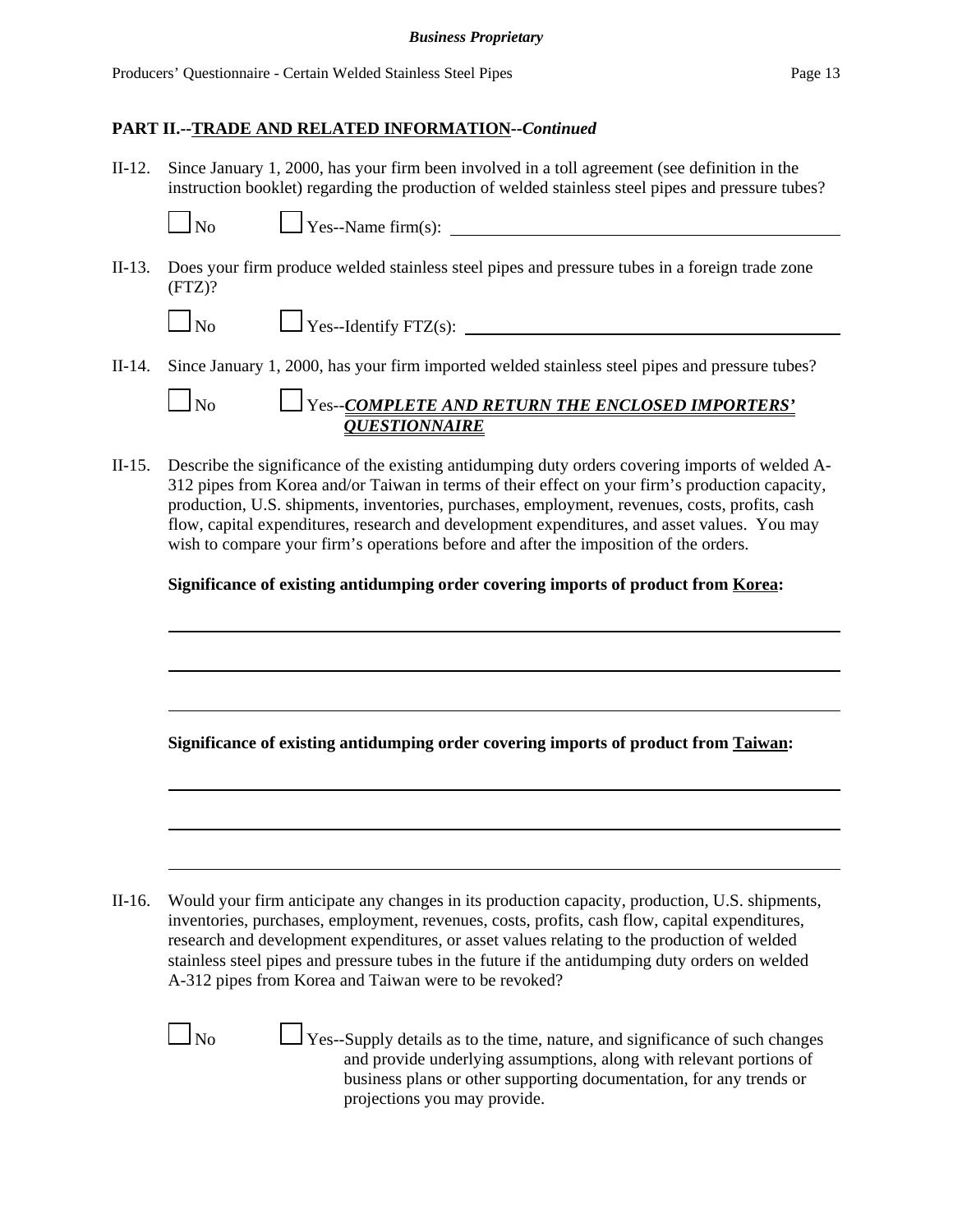Producers' Questionnaire - Certain Welded Stainless Steel Pipes Page 14

### **PART II.--TRADE AND RELATED INFORMATION--***Continued*

II-16. *(Continued)*

**Anticipated changes if the antidumping duty order on product from Korea was to be revoked:**

**Anticipated changes if the antidumping duty order on product from Taiwan was to be revoked:**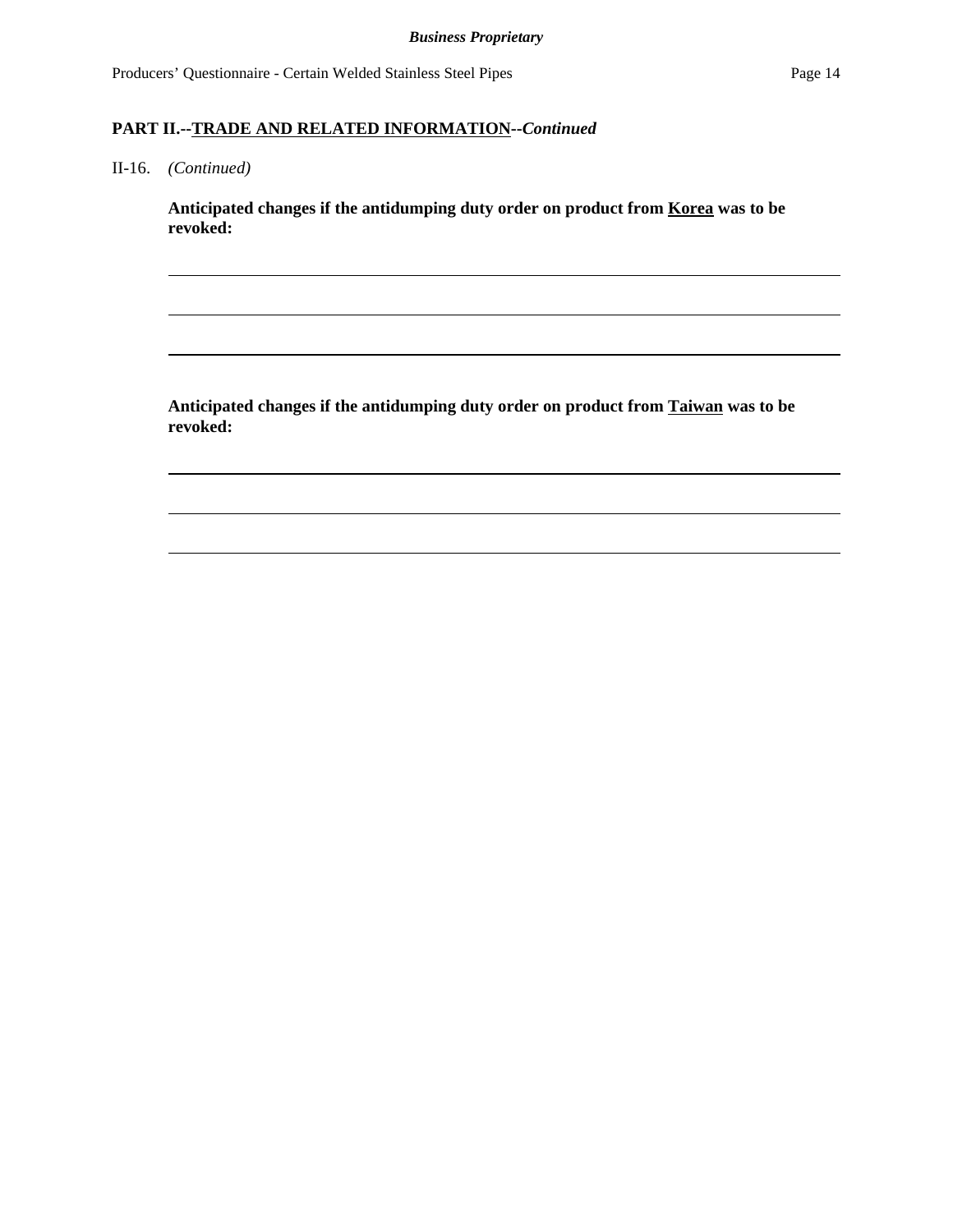### **PART III.--FINANCIAL INFORMATION**

Address questions on this part of the questionnaire to Charles Yost at (202) 205-3432 or charles.yost@usitc.gov).

III-1. Identify the individual who prepared or has knowledge of the requested financial information.

| Name and title                             |                     |  |
|--------------------------------------------|---------------------|--|
| Phone No.                                  | Fax No.             |  |
| E-mail address                             | Company web address |  |
| lescribe your financial accounting system. |                     |  |

III-2. Briefly d

- A. When does your fiscal year end (month and day)? If your fiscal year changed during the period examined, explain below:
- B.1. Describe the lowest level of operations (e.g., plant, division, company-wide) for which financial statements are prepared that include subject merchandise:
	- 2. Does your firm prepare profit/loss statements for the subject merchandise: Yes No
	- 3. How often did your firm (or parent company) prepare financial statements (including annual reports, 10Ks)? Please check relevant items below. Audited \_\_\_\_\_ unaudited \_\_\_\_\_ annual reports \_\_\_\_\_\_ 10Ks \_\_\_\_\_ 10Qs \_\_\_\_ Monthly quarterly semi-annually annually
	- 4. Accounting basis:  $GAAP$  cash tax other comprehensive (specify)

*Note: The Commission may request that your company submit copies of its financial statements, including internal profit-and-loss statements for the division or product group that includes welded A-312 pipes, other welded stainless steel pipes, and/or welded pressure tubes, as well as those statements and worksheets used to compile data for your firm's questionnaire response.*

- III-3. Briefly describe your cost accounting system (e.g., standard cost, job order cost, etc.).
- III-4. Briefly describe your allocation basis, if any, for COGS, SG&A, and interest expense and other income and expenses.
- III-5. Other products.--Please list any other products you produced in the facilities in which you produced welded A-312 pipes, other welded stainless steel pipes, and/or welded stainless steel pressure tubes, and provide the share of net sales accounted for by these other products in your most recent fiscal year:

**Product(s)** Share of sales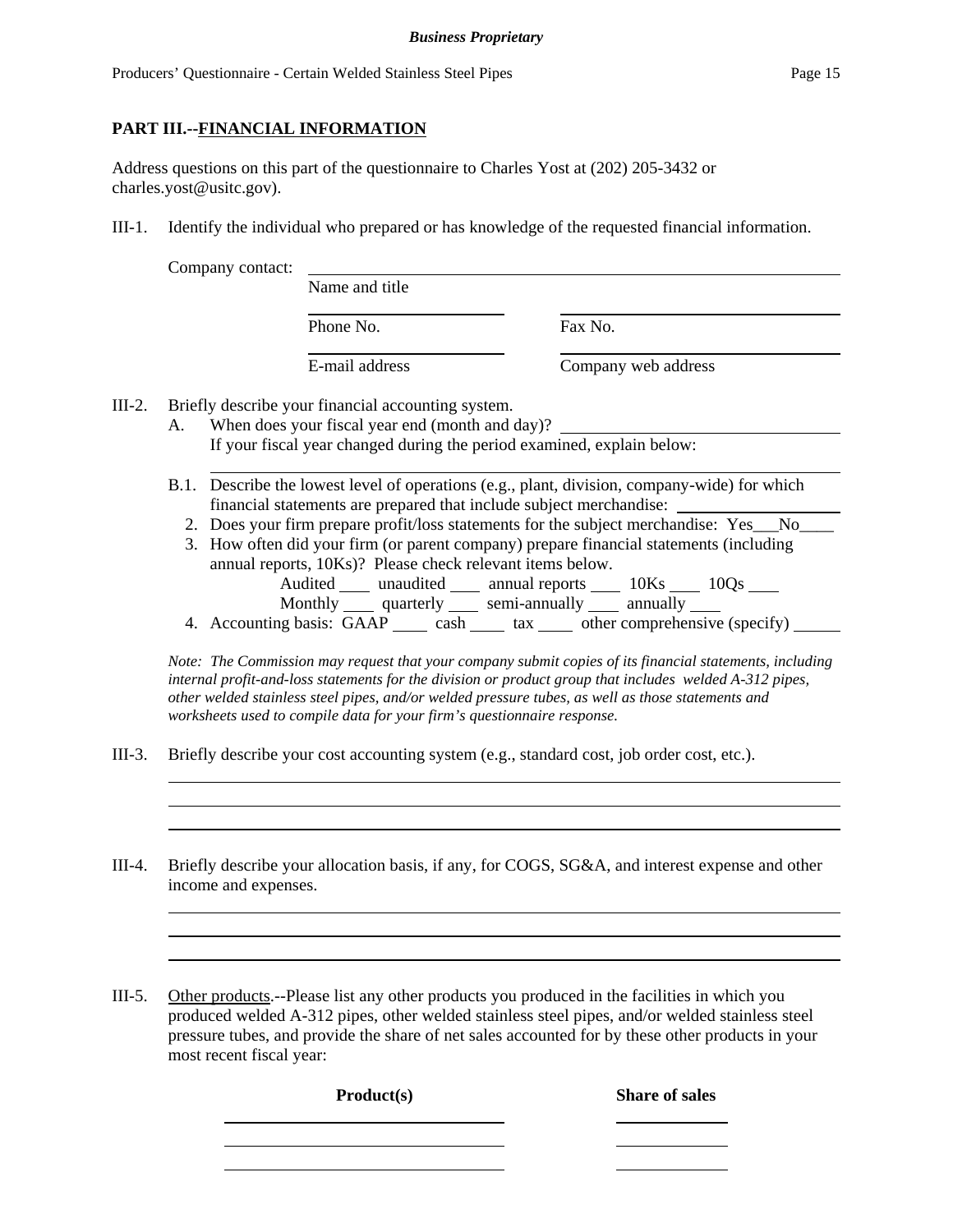III-6a. Operations on welded stainless steel pipes and pressure tubes.--Report the revenue and related cost information requested below on the specified pipe and tube operations of your U.S. establishment(s).1 **Do not report resales of welded stainless steel pipes and/or pressure tubes. Note that internal consumption and transfers to related firms must be valued at fair market value and purchases from related firms must be at cost.** Provide data for your six most recently completed fiscal years in chronological order from left to right. If your firm was involved in tolling operations (either as the toller or as the tollee) please contact Charles Yost at (202) 205-3432 before completing this section of the questionnaire. Please provide information separately for each specified product listed below; copy this page as necessary.

 $\mathsf{L}$ 

Welded A-312 pipes  $\Box$  Other welded pipes and welded pressure tubes

| (Quantity in short tons, value in \$1,000)                                                                                                                                                                                                                                                                                                                                                                                                                                   |      |      |      |      |      |      |
|------------------------------------------------------------------------------------------------------------------------------------------------------------------------------------------------------------------------------------------------------------------------------------------------------------------------------------------------------------------------------------------------------------------------------------------------------------------------------|------|------|------|------|------|------|
| <b>Item</b>                                                                                                                                                                                                                                                                                                                                                                                                                                                                  | 2000 | 2001 | 2002 | 2003 | 2004 | 2005 |
| Net sales quantities: <sup>2</sup>                                                                                                                                                                                                                                                                                                                                                                                                                                           |      |      |      |      |      |      |
| <b>Commercial sales</b>                                                                                                                                                                                                                                                                                                                                                                                                                                                      |      |      |      |      |      |      |
| Internal consumption                                                                                                                                                                                                                                                                                                                                                                                                                                                         |      |      |      |      |      |      |
| Transfers to related firms                                                                                                                                                                                                                                                                                                                                                                                                                                                   |      |      |      |      |      |      |
| Total net sales quantities                                                                                                                                                                                                                                                                                                                                                                                                                                                   |      |      |      |      |      |      |
| Net sales values: <sup>2</sup>                                                                                                                                                                                                                                                                                                                                                                                                                                               |      |      |      |      |      |      |
| <b>Commercial sales</b>                                                                                                                                                                                                                                                                                                                                                                                                                                                      |      |      |      |      |      |      |
| Internal consumption                                                                                                                                                                                                                                                                                                                                                                                                                                                         |      |      |      |      |      |      |
| Transfers to related firms                                                                                                                                                                                                                                                                                                                                                                                                                                                   |      |      |      |      |      |      |
| Total net sales values                                                                                                                                                                                                                                                                                                                                                                                                                                                       |      |      |      |      |      |      |
| Cost of goods sold (including internal consumption and transfers to related firms):                                                                                                                                                                                                                                                                                                                                                                                          |      |      |      |      |      |      |
| Raw materials                                                                                                                                                                                                                                                                                                                                                                                                                                                                |      |      |      |      |      |      |
| Direct labor                                                                                                                                                                                                                                                                                                                                                                                                                                                                 |      |      |      |      |      |      |
| Other factory costs                                                                                                                                                                                                                                                                                                                                                                                                                                                          |      |      |      |      |      |      |
| Total cost of goods sold                                                                                                                                                                                                                                                                                                                                                                                                                                                     |      |      |      |      |      |      |
| Gross profit or (loss)                                                                                                                                                                                                                                                                                                                                                                                                                                                       |      |      |      |      |      |      |
| Selling, general, and administrative (SG&A) expenses:                                                                                                                                                                                                                                                                                                                                                                                                                        |      |      |      |      |      |      |
| Selling expenses                                                                                                                                                                                                                                                                                                                                                                                                                                                             |      |      |      |      |      |      |
| General and administrative expenses                                                                                                                                                                                                                                                                                                                                                                                                                                          |      |      |      |      |      |      |
| Total SG&A expenses                                                                                                                                                                                                                                                                                                                                                                                                                                                          |      |      |      |      |      |      |
| <b>Operating income or (loss)</b>                                                                                                                                                                                                                                                                                                                                                                                                                                            |      |      |      |      |      |      |
| Other income and expenses:                                                                                                                                                                                                                                                                                                                                                                                                                                                   |      |      |      |      |      |      |
| Interest expense                                                                                                                                                                                                                                                                                                                                                                                                                                                             |      |      |      |      |      |      |
| All other expense items                                                                                                                                                                                                                                                                                                                                                                                                                                                      |      |      |      |      |      |      |
| Continued Dumping and Subsidy Offset Act funds<br>received <sup>3</sup>                                                                                                                                                                                                                                                                                                                                                                                                      |      |      |      |      |      |      |
| All other income items                                                                                                                                                                                                                                                                                                                                                                                                                                                       |      |      |      |      |      |      |
| All other income or expenses, net                                                                                                                                                                                                                                                                                                                                                                                                                                            |      |      |      |      |      |      |
| Net income or (loss) before income taxes                                                                                                                                                                                                                                                                                                                                                                                                                                     |      |      |      |      |      |      |
| Depreciation/amortization included above                                                                                                                                                                                                                                                                                                                                                                                                                                     |      |      |      |      |      |      |
| <sup>1</sup> Include only sales (whether domestic or export) and costs related to your U.S. manufacturing operations.<br><sup>2</sup> Less discounts, returns, allowances, and prepaid freight. The quantities and values should approximate the corresponding<br>shipment quantities and values reported in Part II of this questionnaire.<br>$3$ Please report funds received under this act in the period(s) in which they were received. Do not report these funds as an |      |      |      |      |      |      |

 Please report funds received under this act in the period(s) in which they were received. Do not report these funds as an offset to operating expenses.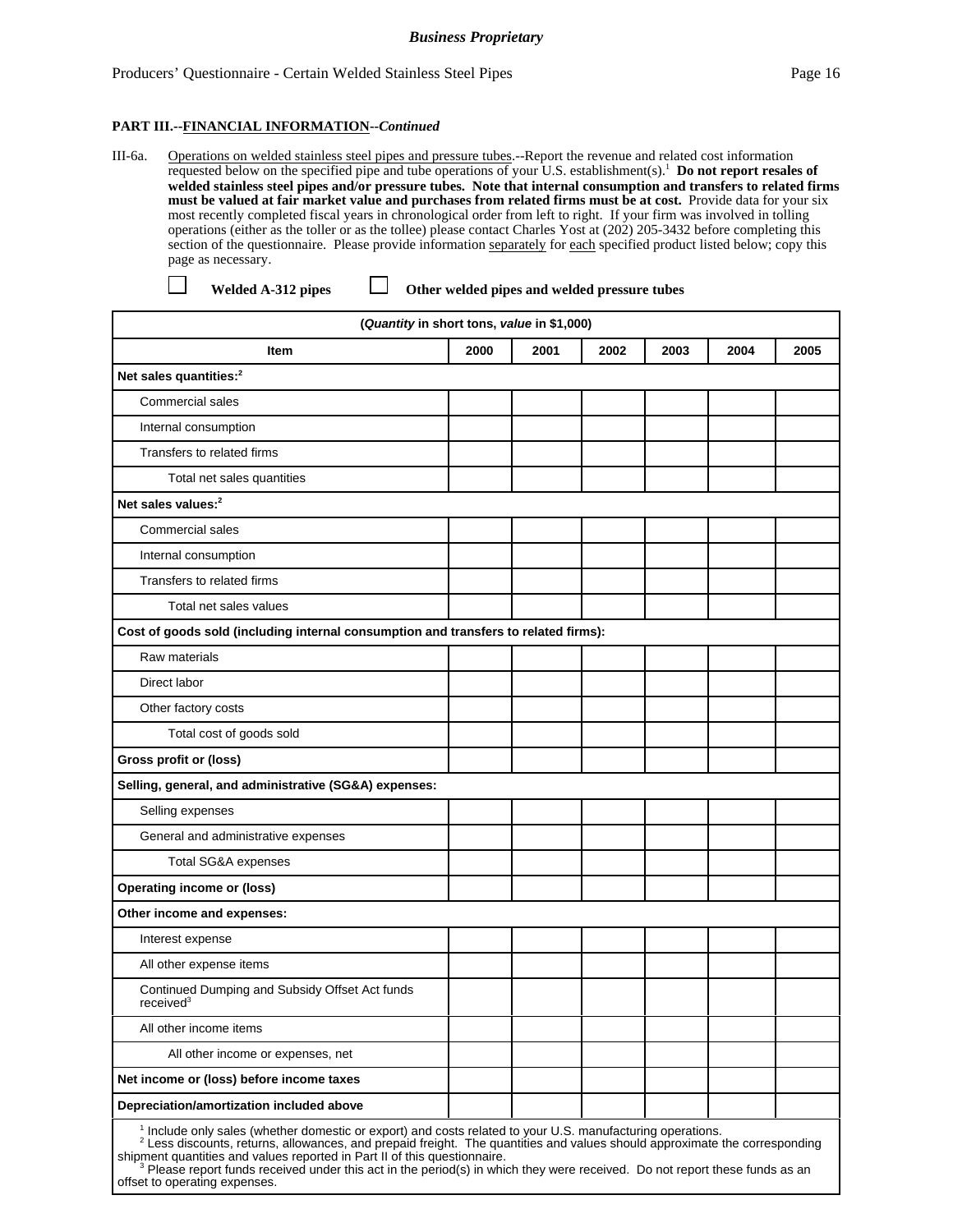III-6b. Operations on welded stainless steel pipes and pressure tubes.--Report the revenue and related cost information requested below on the specified pipe and tube operations of your U.S. establishment(s).<sup>1</sup> Note that internal consumption and transfers to related firms must be valued at fair market value and purchases from related firms must be at cost. Provide data for the specified interim periods. Please provide information separately for each specified product listed below; copy this page as necessary.

| <b>Welded A-312</b> |  |
|---------------------|--|

pipes  $\Box$  Other welded pipes and welded pressure tubes

| (Quantity in short tons, value in \$1,000)                                                                                                                                                                                                          |                    |                    |  |  |
|-----------------------------------------------------------------------------------------------------------------------------------------------------------------------------------------------------------------------------------------------------|--------------------|--------------------|--|--|
| Item                                                                                                                                                                                                                                                | January-March 2005 | January-March 2006 |  |  |
| Net sales quantities: <sup>2</sup>                                                                                                                                                                                                                  |                    |                    |  |  |
| <b>Commercial sales</b>                                                                                                                                                                                                                             |                    |                    |  |  |
| Internal consumption                                                                                                                                                                                                                                |                    |                    |  |  |
| Transfers to related firms                                                                                                                                                                                                                          |                    |                    |  |  |
| Total net sales quantities                                                                                                                                                                                                                          |                    |                    |  |  |
| Net sales values: <sup>2</sup>                                                                                                                                                                                                                      |                    |                    |  |  |
| <b>Commercial sales</b>                                                                                                                                                                                                                             |                    |                    |  |  |
| Internal consumption                                                                                                                                                                                                                                |                    |                    |  |  |
| Transfers to related firms                                                                                                                                                                                                                          |                    |                    |  |  |
| Total net sales values                                                                                                                                                                                                                              |                    |                    |  |  |
| Cost of goods sold (including internal consumption and transfers to related firms):                                                                                                                                                                 |                    |                    |  |  |
| Raw materials                                                                                                                                                                                                                                       |                    |                    |  |  |
| Direct labor                                                                                                                                                                                                                                        |                    |                    |  |  |
| Other factory costs                                                                                                                                                                                                                                 |                    |                    |  |  |
| Total cost of goods sold                                                                                                                                                                                                                            |                    |                    |  |  |
| Gross profit or (loss)                                                                                                                                                                                                                              |                    |                    |  |  |
| Selling, general, and administrative (SG&A) expenses:                                                                                                                                                                                               |                    |                    |  |  |
| Selling expenses                                                                                                                                                                                                                                    |                    |                    |  |  |
| General and administrative expenses                                                                                                                                                                                                                 |                    |                    |  |  |
| Total SG&A expenses                                                                                                                                                                                                                                 |                    |                    |  |  |
| <b>Operating income or (loss)</b>                                                                                                                                                                                                                   |                    |                    |  |  |
| Other income and expenses:                                                                                                                                                                                                                          |                    |                    |  |  |
| Interest expense                                                                                                                                                                                                                                    |                    |                    |  |  |
| All other expense items                                                                                                                                                                                                                             |                    |                    |  |  |
| Continued Dumping and Subsidy Offset Act funds<br>received <sup>3</sup>                                                                                                                                                                             |                    |                    |  |  |
| All other income items                                                                                                                                                                                                                              |                    |                    |  |  |
| All other income or expenses, net                                                                                                                                                                                                                   |                    |                    |  |  |
| Net income or (loss) before income taxes                                                                                                                                                                                                            |                    |                    |  |  |
| Depreciation/amortization included above                                                                                                                                                                                                            |                    |                    |  |  |
| <sup>1</sup> Include only sales (whether domestic or export) and costs related to your U.S. manufacturing operations.<br><sup>2</sup> Less discounts, returns, allowances, and prepaid freight. The quantities and values should approximate the co |                    |                    |  |  |

shipment quantities and values reported in Part II of this questionnaire.<br><sup>3</sup> Please report funds received under this act in the period(s) in which they were received. Do not report these funds as an offset to operating expenses.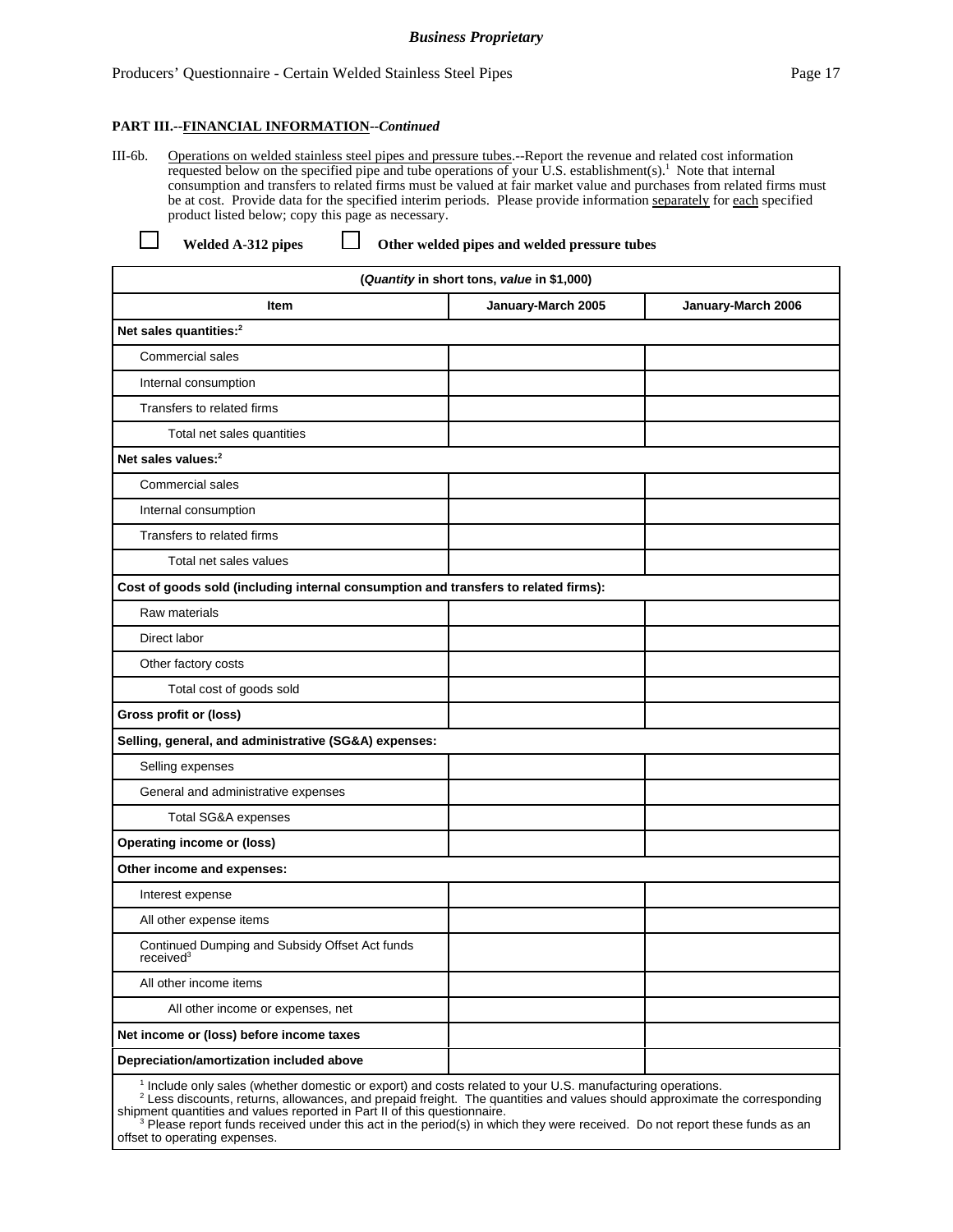III-7. Asset values.--Report the total assets associated with the production, warehousing, and sale of welded stainless steel pipes and pressure tubes. If your firm does not maintain some or all of the specific asset data in the normal course of business, please estimate it based upon some rational method (such as production, sales, or costs) that is consistent with your cost allocations in the previous question. Your finished goods inventory value should reconcile with the inventory quantity data reported in Part II. Provide data as of the end of your six most recently completed fiscal years in chronological order from left to right. Please provide information separately for each specified product listed below; copy this page as necessary.

Welded A-312 pipes  $\Box$  Other welded pipes and welded pressure tubes

|                                                                                                                        | (Value in \$1,000) |      |      |      |      |      |
|------------------------------------------------------------------------------------------------------------------------|--------------------|------|------|------|------|------|
| Value of                                                                                                               | 2000               | 2001 | 2002 | 2003 | 2004 | 2005 |
| Assets associated with the production,<br>warehousing, and sale of welded stainless steel<br>pipes and pressure tubes: |                    |      |      |      |      |      |
| 1. Current assets:                                                                                                     |                    |      |      |      |      |      |
| A. Cash and equivalents                                                                                                |                    |      |      |      |      |      |
| B. Accounts receivable, net                                                                                            |                    |      |      |      |      |      |
| C. Inventories (finished goods)                                                                                        |                    |      |      |      |      |      |
| D. Inventories (raw materials and work in<br>process)                                                                  |                    |      |      |      |      |      |
| E. Short-term investments                                                                                              |                    |      |      |      |      |      |
| F. Prepaid expenses                                                                                                    |                    |      |      |      |      |      |
| G. Property held for resale                                                                                            |                    |      |      |      |      |      |
| H. Other (describe_                                                                                                    |                    |      |      |      |      |      |
| I. Total current assets (lines 1.A. through 1.H.)                                                                      |                    |      |      |      |      |      |
| 2. Notes receivable                                                                                                    |                    |      |      |      |      |      |
| 3. Long-term investments                                                                                               |                    |      |      |      |      |      |
| 4. Property, plant, and equipment                                                                                      |                    |      |      |      |      |      |
| A. Original cost of property, plant, and equipment                                                                     |                    |      |      |      |      |      |
| B. Less: Accumulated depreciation                                                                                      |                    |      |      |      |      |      |
| C. Equals: Book value of property, plant, and<br>equipment                                                             |                    |      |      |      |      |      |
| 5. Goodwill                                                                                                            |                    |      |      |      |      |      |
|                                                                                                                        |                    |      |      |      |      |      |
| 7. Other (describe_                                                                                                    |                    |      |      |      |      |      |
| 8. Total assets (lines 1.l., 2, 3, 4.C., 5, 6, and 7)                                                                  |                    |      |      |      |      |      |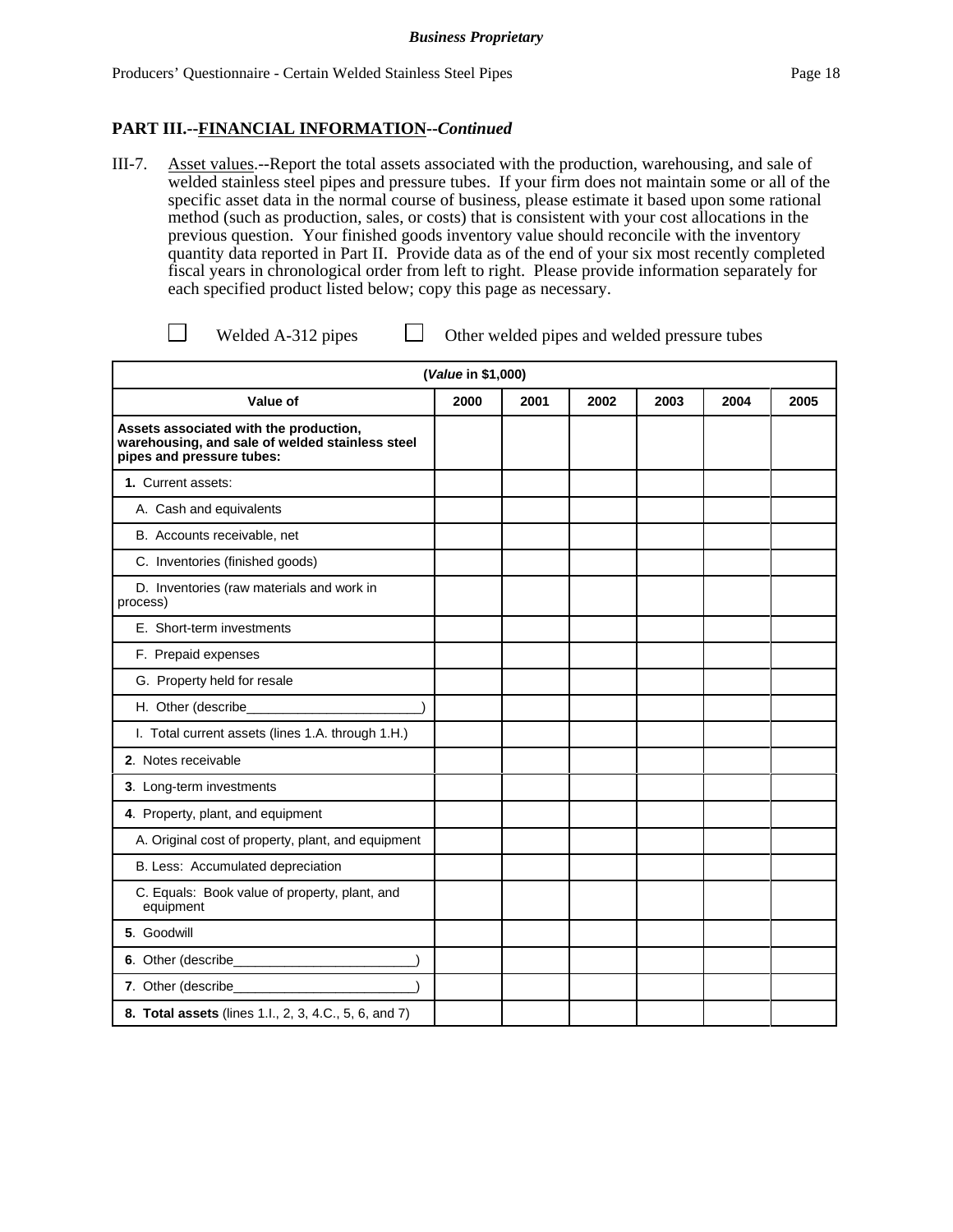III-8. Capital expenditures and research and development expenditures.--Report your firm's capital expenditures and research and development expenditures on welded stainless steel pipes and pressure tubes. Provide data for your six most recently completed fiscal years in chronological order from left to right, and for the specified interim periods.

| ( <i>Value</i> in \$1,000)                   |                                              |  |  |  |  |  |
|----------------------------------------------|----------------------------------------------|--|--|--|--|--|
| <b>Item</b>                                  | 2001<br>2002<br>2000<br>2003<br>2004<br>2005 |  |  |  |  |  |
| <b>Capital expenditures:</b>                 |                                              |  |  |  |  |  |
| Welded A-312 pipes                           |                                              |  |  |  |  |  |
| Other welded pipes and welded pressure tubes |                                              |  |  |  |  |  |
| Research and development expenditures:       |                                              |  |  |  |  |  |
| Welded A-312 pipes                           |                                              |  |  |  |  |  |
| Other welded pipes and welded pressure tubes |                                              |  |  |  |  |  |

| <b>Item</b>                                  | January-March 2005 | January-March 2006 |
|----------------------------------------------|--------------------|--------------------|
| <b>Capital expenditures:</b>                 |                    |                    |
| Welded A-312 pipes                           |                    |                    |
| Other welded pipes and welded pressure tubes |                    |                    |
| Research and development expenditures:       |                    |                    |
| Welded A-312 pipes                           |                    |                    |
| Other welded pipes and welded pressure tubes |                    |                    |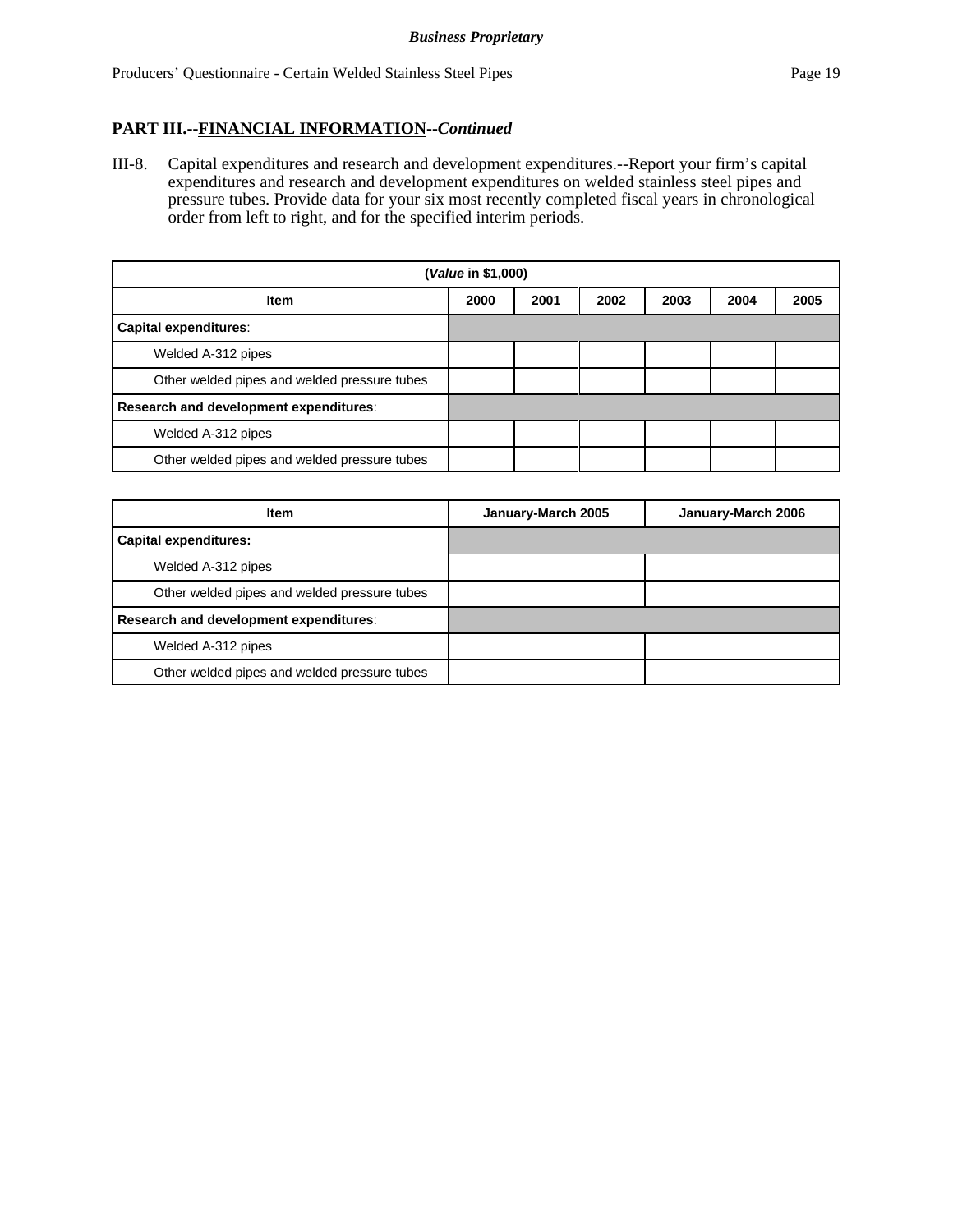# **PART IV.--PRICING AND MARKET FACTORS**

Further information on this part of the questionnaire can be obtained from **Steven Trost** (202-205-3220).

IV-1. Who should be contacted regarding the requested pricing and related information?

Company contact:

Name and title

Phone No. **E-mail address** 

## **Section IV-A.--PRICE DATA**

This section requests quarterly quantity and value data on your firm's U.S. shipments of the following products during January 2000-March 2006. Values should be for arms-length sales to unrelated U.S. customers, f.o.b. U.S. point of shipment, net of returns, refunds, discounts, and credits.

*Product 1***.--ASTM A-312, welded, grade AISI 304/304L pipe, 1-inch schedule 40** *Product 2***.--ASTM A-312, welded, grade AISI 304/304L pipe, 2-inch schedule 40** *Product 3***.--ASTM A-312, welded, grade AISI 304/304L pipe, 0.5-inch schedule 10** *Product 4***.--ASTM A-312, welded, grade AISI 316/316L pipe, 2-inch schedule 40**

**COPY THE FOLLOWING PAGE AS NECESSARY.** Complete a separate page for each of the specified products produced and sold by your firm. Indicate in the space provided at the top of the page the product for which pricing is reported.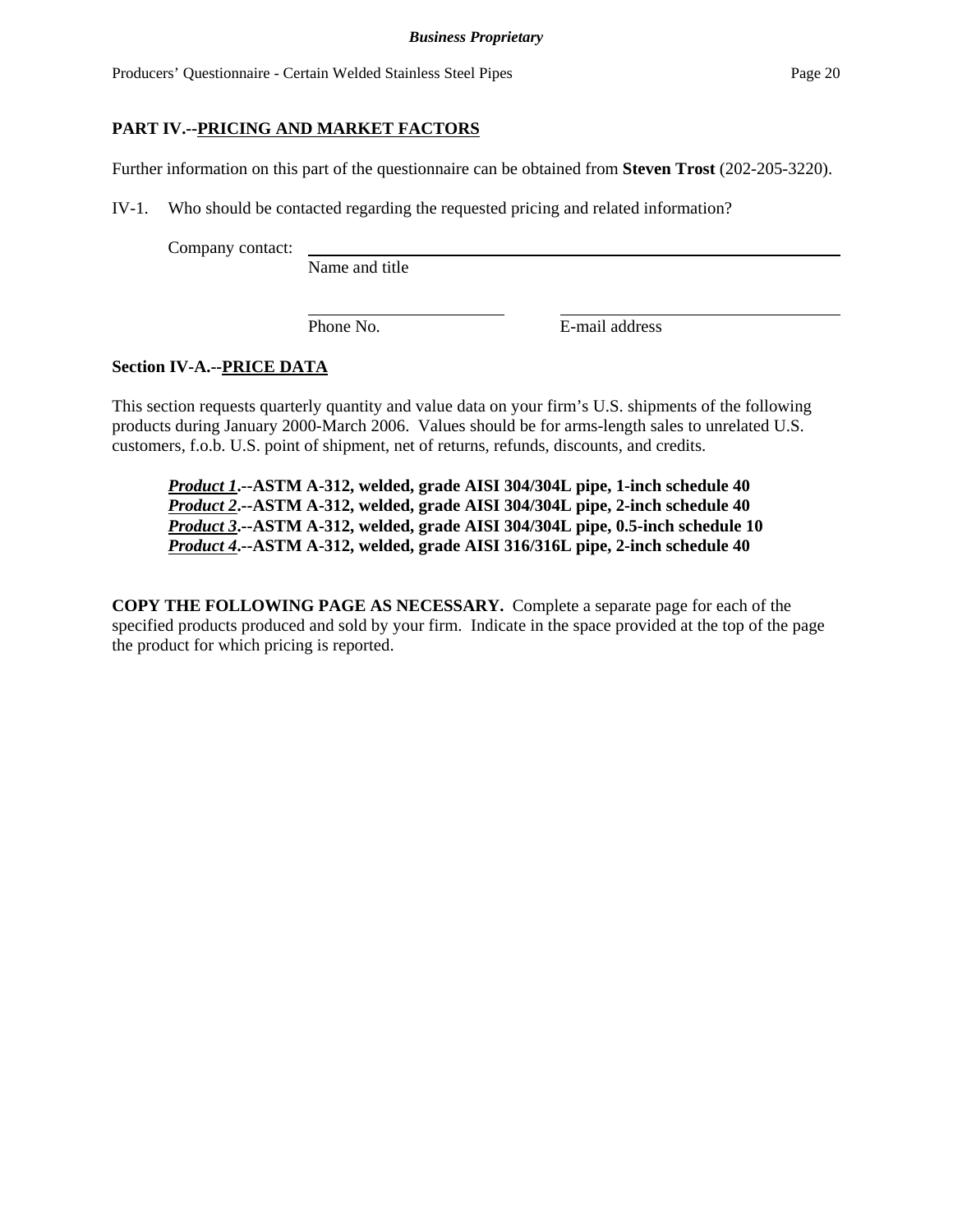#### *Business Proprietary*

### **PART IV.--PRICING AND MARKET FACTORS--***Continued*

# **Section IV-A.--PRICE DATA--***Continued*

|                                                                                                                                                                                      | <b>Product 1</b>   | <b>Product 2</b>                           | Product 3 | Product 4 |                    |
|--------------------------------------------------------------------------------------------------------------------------------------------------------------------------------------|--------------------|--------------------------------------------|-----------|-----------|--------------------|
|                                                                                                                                                                                      |                    | (Quantity in 1,000 feet, value in dollars) |           |           |                    |
|                                                                                                                                                                                      | Period of shipment |                                            |           | Quantity  | Value <sup>1</sup> |
| 2000:                                                                                                                                                                                |                    |                                            |           |           |                    |
| January-March                                                                                                                                                                        |                    |                                            |           |           |                    |
| April-June                                                                                                                                                                           |                    |                                            |           |           |                    |
| July-September                                                                                                                                                                       |                    |                                            |           |           |                    |
| October-December                                                                                                                                                                     |                    |                                            |           |           |                    |
| 2001:                                                                                                                                                                                |                    |                                            |           |           |                    |
| January-March                                                                                                                                                                        |                    |                                            |           |           |                    |
| April-June                                                                                                                                                                           |                    |                                            |           |           |                    |
| July-September                                                                                                                                                                       |                    |                                            |           |           |                    |
| October-December                                                                                                                                                                     |                    |                                            |           |           |                    |
| 2002:                                                                                                                                                                                |                    |                                            |           |           |                    |
| January-March                                                                                                                                                                        |                    |                                            |           |           |                    |
| April-June                                                                                                                                                                           |                    |                                            |           |           |                    |
| July-September                                                                                                                                                                       |                    |                                            |           |           |                    |
| October-December                                                                                                                                                                     |                    |                                            |           |           |                    |
| 2003:                                                                                                                                                                                |                    |                                            |           |           |                    |
| January-March                                                                                                                                                                        |                    |                                            |           |           |                    |
| April-June                                                                                                                                                                           |                    |                                            |           |           |                    |
| July-September                                                                                                                                                                       |                    |                                            |           |           |                    |
| October-December                                                                                                                                                                     |                    |                                            |           |           |                    |
| 2004:                                                                                                                                                                                |                    |                                            |           |           |                    |
| January-March                                                                                                                                                                        |                    |                                            |           |           |                    |
| April-June                                                                                                                                                                           |                    |                                            |           |           |                    |
| July-September                                                                                                                                                                       |                    |                                            |           |           |                    |
| October-December                                                                                                                                                                     |                    |                                            |           |           |                    |
| 2005:                                                                                                                                                                                |                    |                                            |           |           |                    |
| January-March                                                                                                                                                                        |                    |                                            |           |           |                    |
| April-June                                                                                                                                                                           |                    |                                            |           |           |                    |
| July-September                                                                                                                                                                       |                    |                                            |           |           |                    |
| October-December                                                                                                                                                                     |                    |                                            |           |           |                    |
| 2006:                                                                                                                                                                                |                    |                                            |           |           |                    |
| January-March                                                                                                                                                                        |                    |                                            |           |           |                    |
| <sup>1</sup> Net values (i.e., gross sales values less all discounts, allowances, rebates, prepaid freight, and the value of returned goods),<br>f.o.b. your U.S. point of shipment. |                    |                                            |           |           |                    |
| Note.--If your product does not exactly meet the product specifications but is competitive with the specified product, provide a<br>description of your product:                     |                    |                                            |           |           |                    |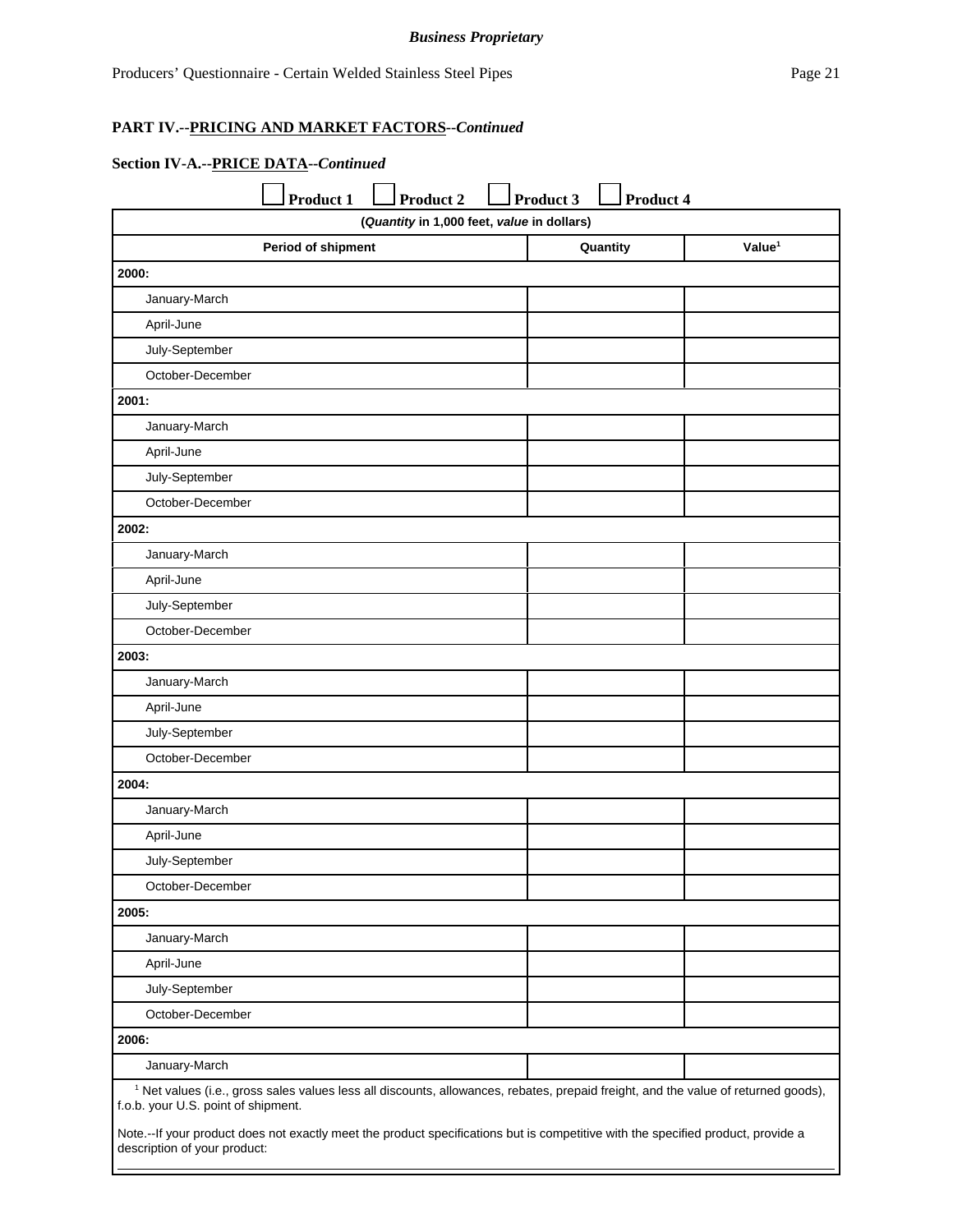### **Section IV-B.--PRICE-RELATED QUESTIONS**

*Note.–For questions concerning "welded stainless steel pipes and pressure tubes," if your answer differs for (1) welded A-312 pipes, (2) other welded pipes, or (3) welded pressure tubes, please answer separately for each product. If you do not so specify, your answer will be presumed to apply to all welded stainless steel pipes and pressure tubes that you produce.*

- IV-B-1. Please describe how your firm determines the prices that it charges for sales of welded stainless steel pipes and pressure tubes (transaction by transaction negotiation, contracts for multiple shipments, set price lists, etc.). If your firm issues price lists, please include a copy of a recent price list with your submission. If your price list is large, please submit sample pages.
- IV-B-2. Please describe your firm's discount policy (quantity discounts, annual total volume discounts, etc.).
- IV-B-3. What are your firm's typical sales terms for its U.S.-produced welded stainless steel pipes and pressure tubes (e.g., 2/10 net 30 days)? On what basis are your prices of domestic welded stainless steel pipes and pressure tubes usually quoted (e.g., f.o.b. warehouse, or delivered)?
- IV-B-4. Approximately what share of your firm's sales of its U.S.-produced welded stainless steel pipes and pressure tubes in 2005 were on a (1) long-term contract basis (multiple deliveries for more than 12 months), (2) short-term contract basis (multiple deliveries up to 12 months), and (3) spot sales basis (for a single delivery)?

| Type of sale         | Share of sales (percent) |
|----------------------|--------------------------|
| Long-term contracts  |                          |
| Short-term contracts |                          |
| Spot sales           |                          |

IV-B-5. If you sell on a long-term contract basis, please answer the following questions with respect to provisions of a typical long-term contract.

(a) What is the average duration of a contract?

- (b) Can prices be renegotiated during the contract period?
- (c) Does the contract fix quantity, price, or both?
- (d) Does the contract have a meet or release provision?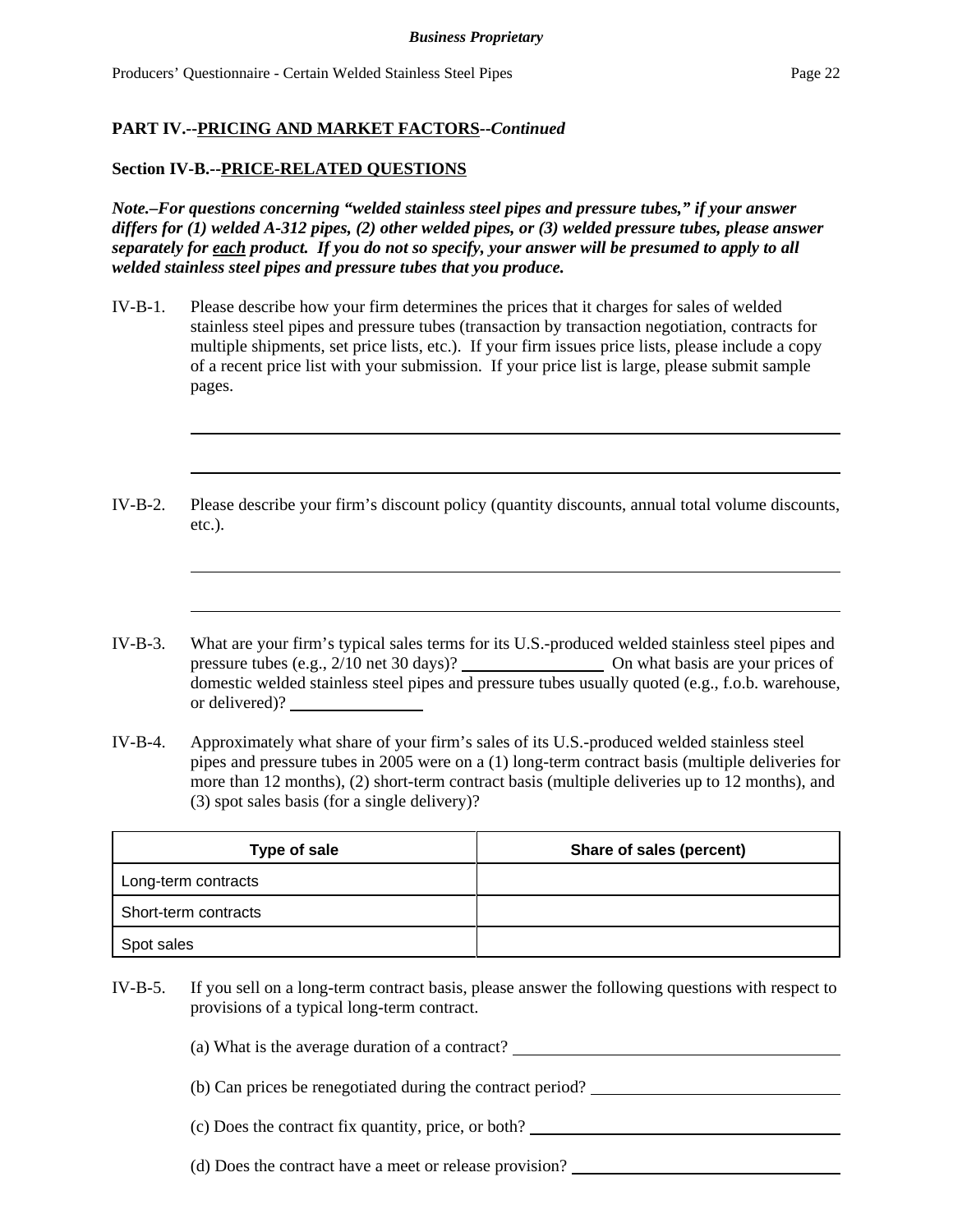#### **Section IV-B.--PRICE-RELATED QUESTIONS**

*Note.–For questions concerning "welded stainless steel pipes and pressure tubes," if your answer differs for (1) welded A-312 pipes, (2) other welded pipes, or (3) welded pressure tubes, please answer separately for each product. If you do not so specify, your answer will be presumed to apply to all welded stainless steel pipes and pressure tubes that you produce.*

 IV-B-6. If you sell on a short-term contract basis, please answer the following questions with respect to provisions of a typical short-term contract.

(a) What is the average duration of a contract?

(b) Can prices be renegotiated during the contract period?

(c) Does the contract fix quantity, price, or both?

- (d) Does the contract have a meet or release provision?
- IV-B-7. What is the average lead time between a customer's order and the date of delivery for your firm's sales of your U.S.-produced welded stainless steel pipes and pressure tubes?

|                          | Share of 2005 sales           |                          |                             | Lead time                     |                          |                             |
|--------------------------|-------------------------------|--------------------------|-----------------------------|-------------------------------|--------------------------|-----------------------------|
| <b>Source</b>            | <b>Welded A-</b><br>312 pipes | Other<br>welded<br>pipes | Welded<br>pressure<br>tubes | <b>Welded A-</b><br>312 pipes | Other<br>welded<br>pipes | Welded<br>pressure<br>tubes |
| <b>From inventory</b>    |                               |                          |                             |                               |                          |                             |
| <b>Produced to order</b> |                               |                          |                             |                               |                          |                             |
| <b>Total</b>             | 100%                          | 100%                     | 100%                        |                               |                          |                             |

IV-B-8. (a) What is the approximate percentage of the total delivered cost of welded stainless steel pipes and pressure tubes that is accounted for by U.S. inland transportation costs? percent.

> (b) Who generally arranges the transportation to your customers' locations? Your firm or purchaser (check one).

|          |  | (c) What proportion of your sales occur within 100 miles of your storage or production |  |
|----------|--|----------------------------------------------------------------------------------------|--|
|          |  | facility? percent. 101 to 1,000 miles? percent. Over 1,000 miles?                      |  |
| percent. |  |                                                                                        |  |

IV-B-9. What is the geographic market area in the United States served by your firm's welded stainless steel pipes and pressure tubes?

| $\Box$ Northeast $\Box$ Mid-Atlantic $\Box$ Midwest $\Box$ Southeast |                                                |
|----------------------------------------------------------------------|------------------------------------------------|
|                                                                      | Southwest Rocky Mountains West Coast Northwest |
| National U Other (describe) ________                                 |                                                |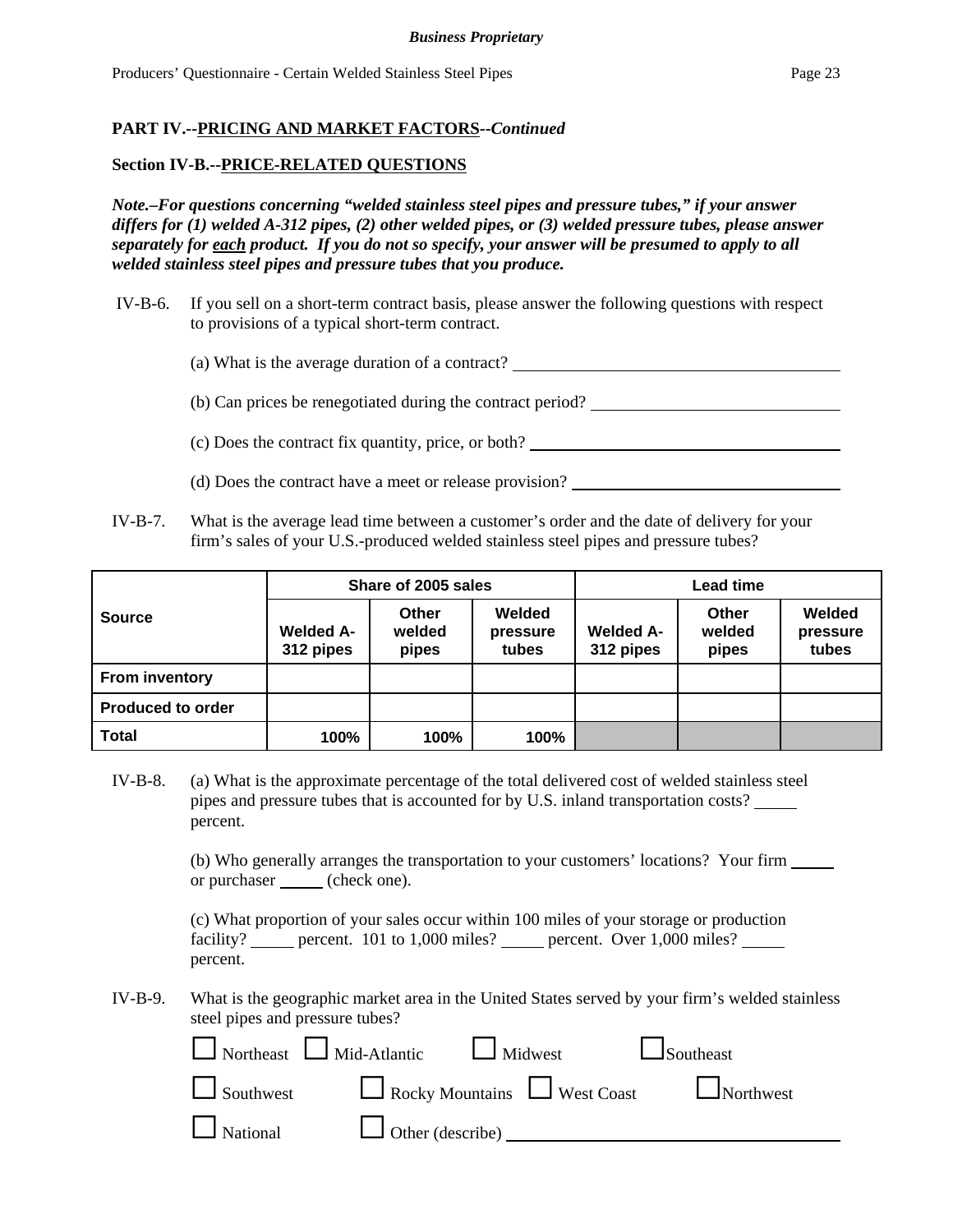### **Section IV-B.--PRICE-RELATED QUESTIONS--***Continued*

*Note.–For questions concerning "welded stainless steel pipes and pressure tubes," if your answer differs for (1) welded A-312 pipes, (2) other welded pipes, or (3) welded pressure tubes, please answer separately for each product. If you do not so specify, your answer will be presumed to apply to all welded stainless steel pipes and pressure tubes that you produce.*

 IV-B-10. Describe the end uses of the welded A-312 pipes, other welded pipes, and/or welded pressure tubes that you manufacture. For each end-use product, what percentage of the total cost is accounted for by welded stainless steel pipes and/or pressure tubes?

| Product | End User | Share of total accounted for by<br>welded stainless steel pipes and<br>pressure tubes (in percent) |
|---------|----------|----------------------------------------------------------------------------------------------------|
|         |          |                                                                                                    |
|         |          |                                                                                                    |
|         |          |                                                                                                    |

IV-B-11. Have there been any changes in the end uses of welded stainless steel pipes and pressure tubes since January 1, 2000?

No Yes--Please describe.

IV-B-12. Do you anticipate any changes in terms of the end uses of welded stainless steel pipes and pressure tubes in the future?

|--|--|

 $\blacksquare$ 

 No Yes--Please describe and identify the time period. Provide any underlying assumptions, along with relevant portions of business plans or other supporting documentation, that address this issue.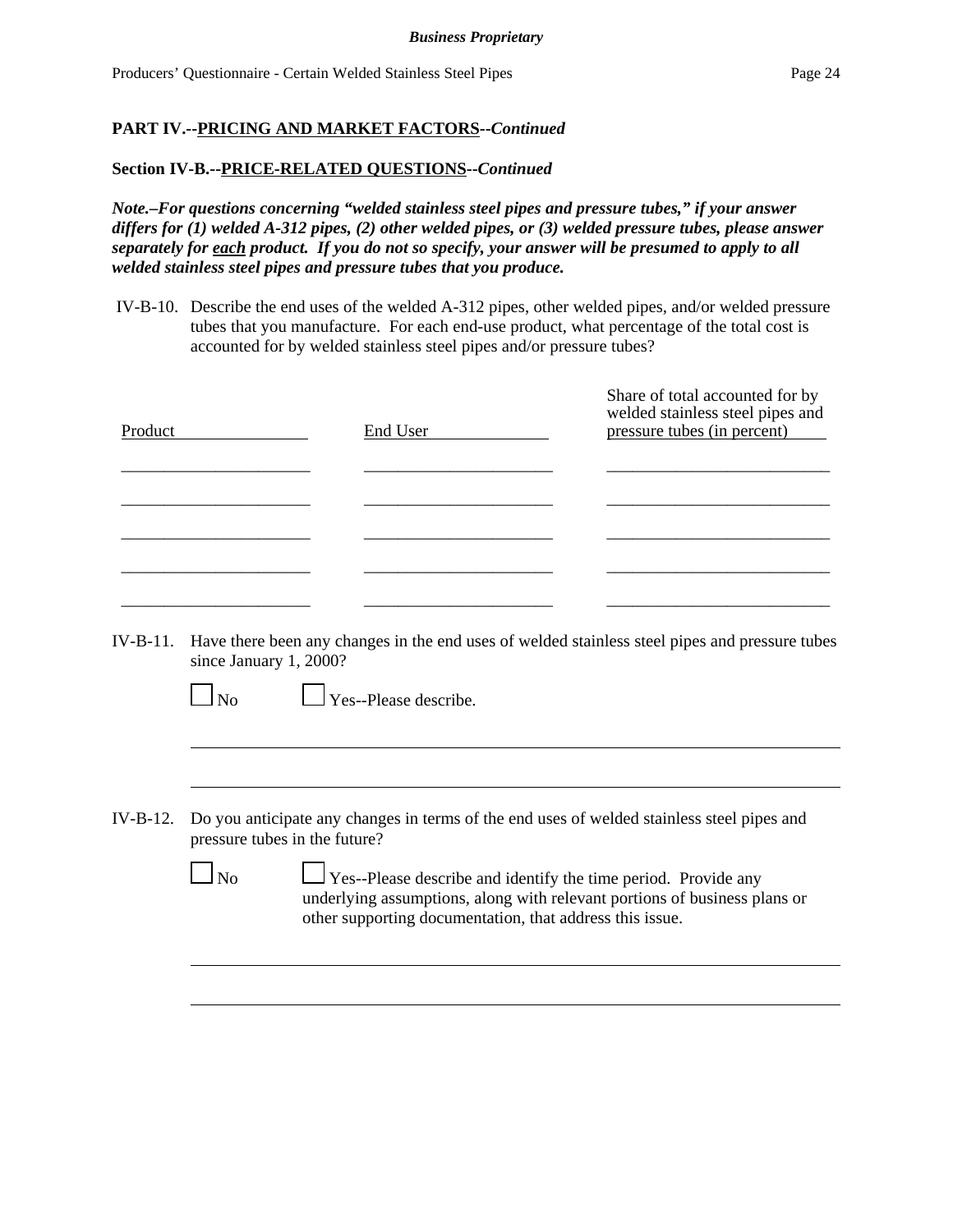# **Section IV-B.--PRICE-RELATED QUESTIONS--***Continued*

*Note.–For questions concerning "welded stainless steel pipes and pressure tubes," if your answer differs for (1) welded A-312 pipes, (2) other welded pipes, or (3) welded pressure tubes, please answer separately for each product. If you do not so specify, your answer will be presumed to apply to all welded stainless steel pipes and pressure tubes that you produce.*

IV-B-13. (a) Please list in order of importance any products that may be substituted for welded A-312 pipes, other welded pipes, and/or welded pressure tubes.

| Welded A-312 pipes:    |                           | $(1)$ (1) (2) (3) |
|------------------------|---------------------------|-------------------|
| Other welded pipes:    | $(1)$ (1) (2) (2) (3) (3) |                   |
| Welded pressure tubes: | $\frac{(1)}{2}$ (2) (3)   |                   |

(b) For each possible substitute product, please give examples of applications and end uses for which they are substitutes.

(c) Have changes in the prices of these products affected the price for welded stainless steel pipes and pressure tubes?

 $\Box$  No  $\Box$  Yes–To what degree do changes in their prices affect the price for welded stainless steel pipes and pressure tubes? Does this effect have a time lag? If so, how long is the time lag for each substitute product? Does this vary by type of welded stainless steel pipes and pressure tubes or final end use?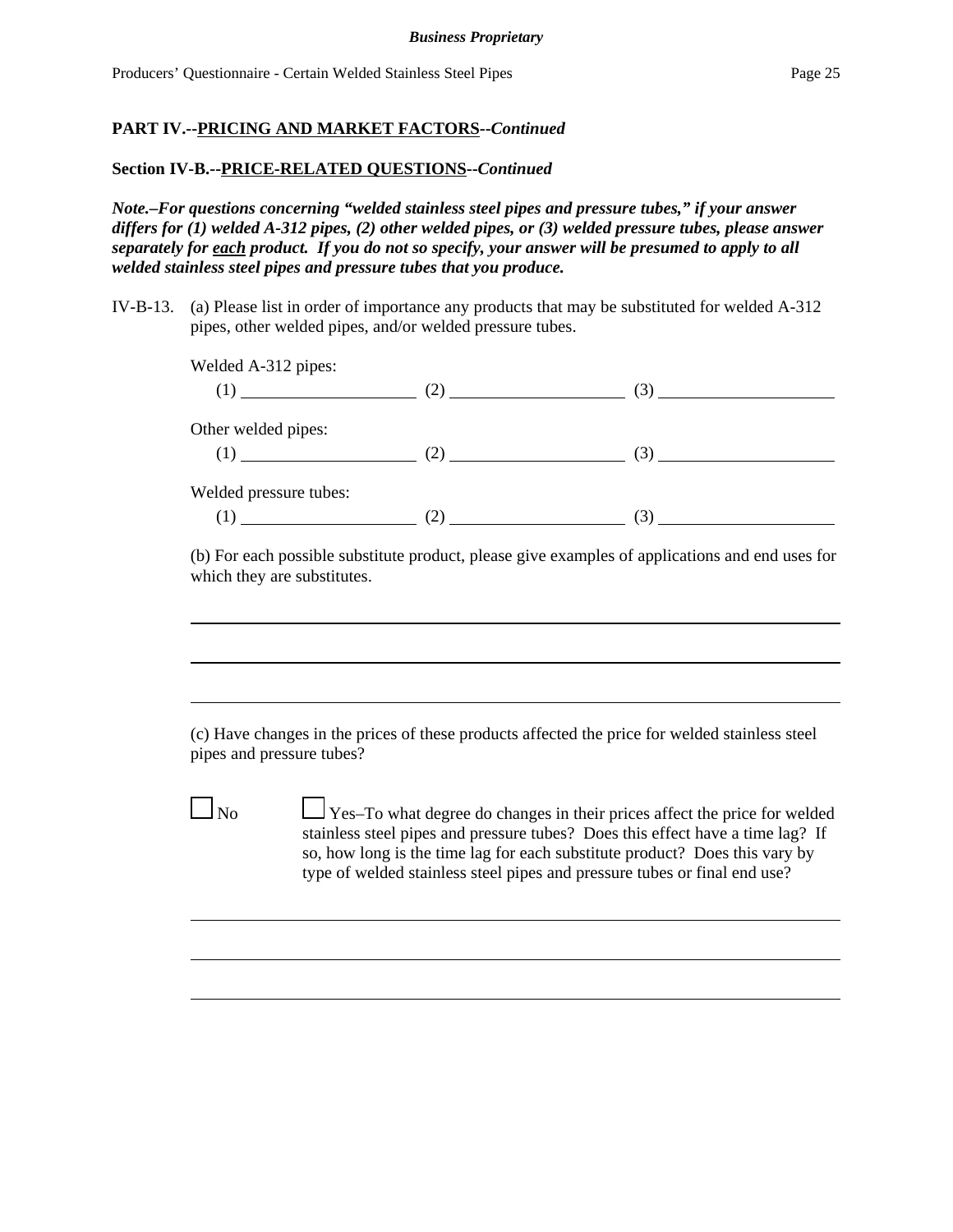### **Section IV-B.--PRICE-RELATED QUESTIONS--***Continued*

supporting documentation, that address this issue.

*Note.–For questions concerning "welded stainless steel pipes and pressure tubes," if your answer differs for (1) welded A-312 pipes, (2) other welded pipes, or (3) welded pressure tubes, please answer separately for each product. If you do not so specify, your answer will be presumed to apply to all welded stainless steel pipes and pressure tubes that you produce.*

IV-B-14. Have there been any changes in the number or types of products that can be substituted for welded stainless steel pipes and pressure tubes since January 1, 2000?

|          | Yes--Please explain.<br>N <sub>o</sub>                                                                                                                                                                                                                                                                                                                                                                                                                                             |
|----------|------------------------------------------------------------------------------------------------------------------------------------------------------------------------------------------------------------------------------------------------------------------------------------------------------------------------------------------------------------------------------------------------------------------------------------------------------------------------------------|
|          |                                                                                                                                                                                                                                                                                                                                                                                                                                                                                    |
| IV-B-15. | Do you anticipate any changes in terms of the substitutability of other products for welded<br>stainless steel pipes and pressure tubes in the future?                                                                                                                                                                                                                                                                                                                             |
|          | $\Box$ Yes--Please describe. Provide any underlying assumptions, along with<br>$\Box$ No<br>relevant portions of business plans or other supporting documentation, that<br>address this issue.                                                                                                                                                                                                                                                                                     |
|          |                                                                                                                                                                                                                                                                                                                                                                                                                                                                                    |
| IV-B-16. | To what extent have changes in the prices of raw materials affected your firm's selling prices<br>for welded stainless steel pipes and pressure tubes since January 1, 2000? Also discuss any<br>anticipated changes in your raw material costs in the future, identifying the time period(s)<br>involved and the factor(s) that you believe would be responsible for such changes. Provide<br>any underlying assumptions, along with relevant portions of business plans or other |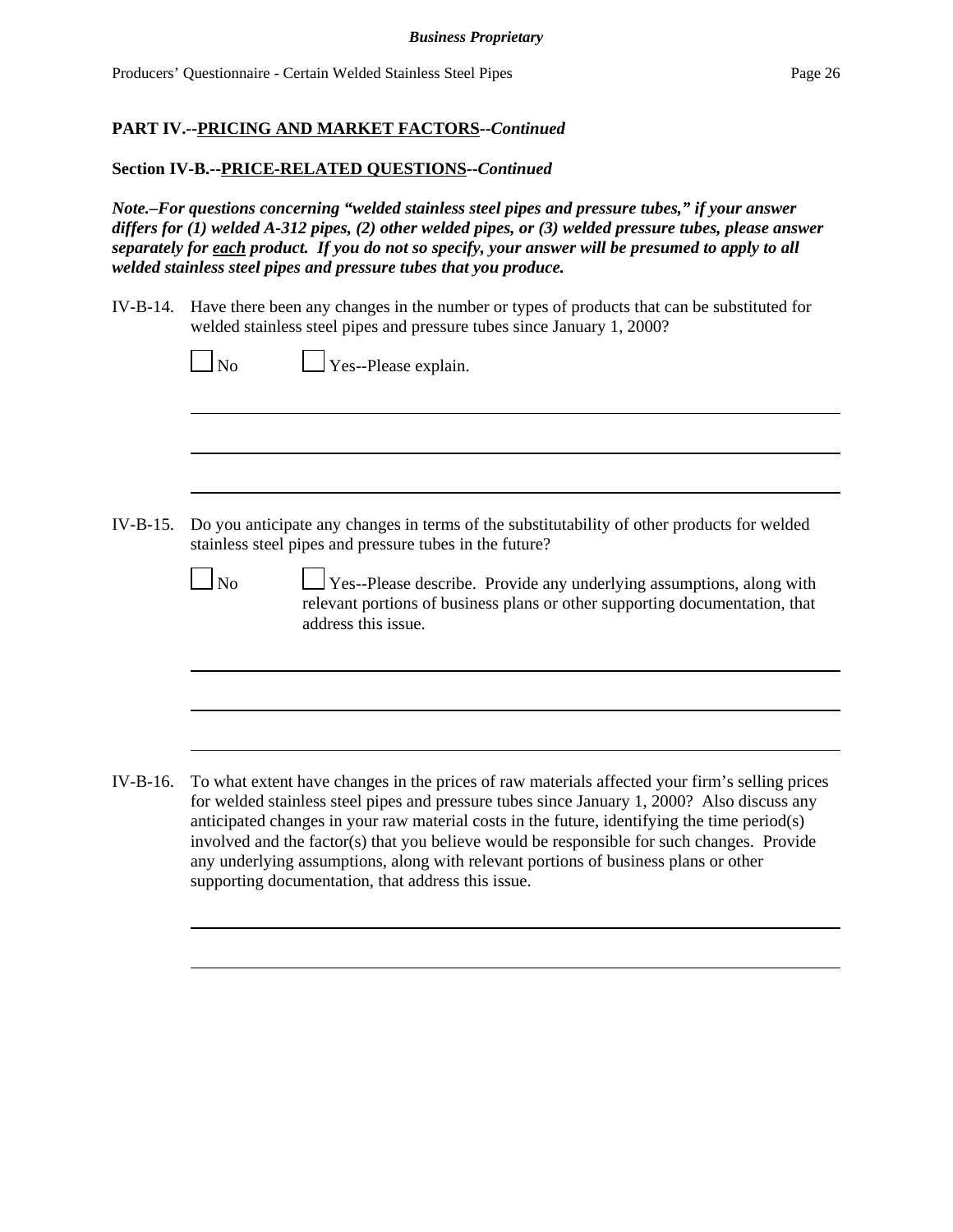### **Section IV-B.--MARKET FACTORS--***Continued*

*Note.–For questions concerning "welded stainless steel pipes and pressure tubes," if your answer differs for (1) welded A-312 pipes, (2) other welded pipes, or (3) welded pressure tubes, please answer separately for each product. If you do not so specify, your answer will be presumed to apply to all welded stainless steel pipes and pressure tubes that you produce.*

IV-B-17. Have any changes occurred in any other factors affecting supply (e.g., changes in availability or prices of energy or labor; transportation conditions; production capacity and/or methods of production; technology; export markets; or alternative production opportunities) that affected the availability of U.S.-produced welded stainless steel pipes and pressure tubes in the U.S. market since January 1, 2000?



 $\Box$  No  $\Box$  Yes--Please note the time period(s) of any such changes, the factors(s) involved, and the impact such changes had on your shipment volumes and prices.

IV-B-18. (a) Do you anticipate any changes in terms of the availability of U.S.-produced welded stainless steel pipes and pressure tubes in the U.S. market in the future?

| Increase                                | No Change | Decrease                                                                                                                                                                                                                                                                   |
|-----------------------------------------|-----------|----------------------------------------------------------------------------------------------------------------------------------------------------------------------------------------------------------------------------------------------------------------------------|
| documentation, that address this issue. |           | (b) If you anticipate changes in supply, please identify the changes including the time period<br>and the impact of such changes on shipment volumes and prices. Provide any underlying<br>assumptions, along with relevant portions of business plans or other supporting |
|                                         |           |                                                                                                                                                                                                                                                                            |

IV-B-19. Has the availability of NONSUBJECT (i.e., from sources other than Korea and Taiwan) imported welded stainless steel pipes and pressure tubes changed since January 1, 2000?

| $\Box$ No | $\Box$ Yes--Please explain. |  |
|-----------|-----------------------------|--|
|           |                             |  |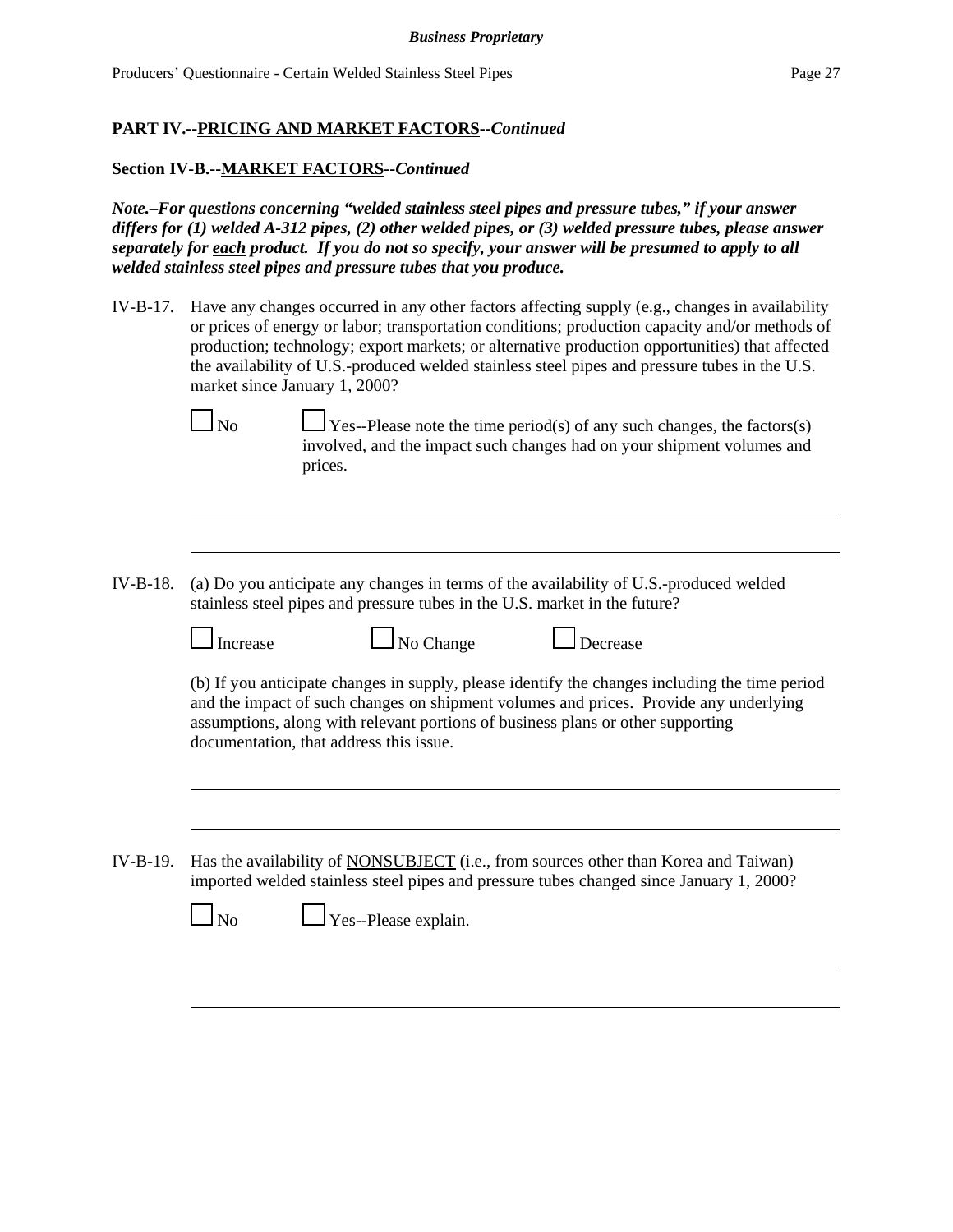### **Section IV-B.--MARKET FACTORS--***Continued*

*Note.–For questions concerning "welded stainless steel pipes and pressure tubes," if your answer differs for (1) welded A-312 pipes, (2) other welded pipes, or (3) welded pressure tubes, please answer separately for each product. If you do not so specify, your answer will be presumed to apply to all welded stainless steel pipes and pressure tubes that you produce.*

- IV-B-20. Describe how easily your firm can shift its sales of welded stainless steel pipes and pressure tubes between the U.S. market and alternative country markets. In your discussion, please describe any contracts, other sales arrangements, or other constraints that would prevent or retard your firm from shifting welded stainless steel pipes and pressure tubes between the U.S. and alternative country markets within a 12-month period. Provide any underlying assumptions, along with relevant portions of business plans or other supporting documentation, that address this issue.
- IV-B-21. Have there been any significant changes in the product range, product mix, or marketing (including sales over the internet) of welded stainless steel pipes and pressure tubes since January 1, 2000?

No Ses--Please describe and quantify if possible.

IV-B-22. Do you anticipate any changes in terms of the product range, product mix, or marketing (including sales over the internet) of welded stainless steel pipes and pressure tubes in the future? Provide any underlying assumptions, along with relevant portions of business plans or other supporting documentation, that address this issue.

 $\Box$  No  $\Box$  Yes--Please identify, including the time period.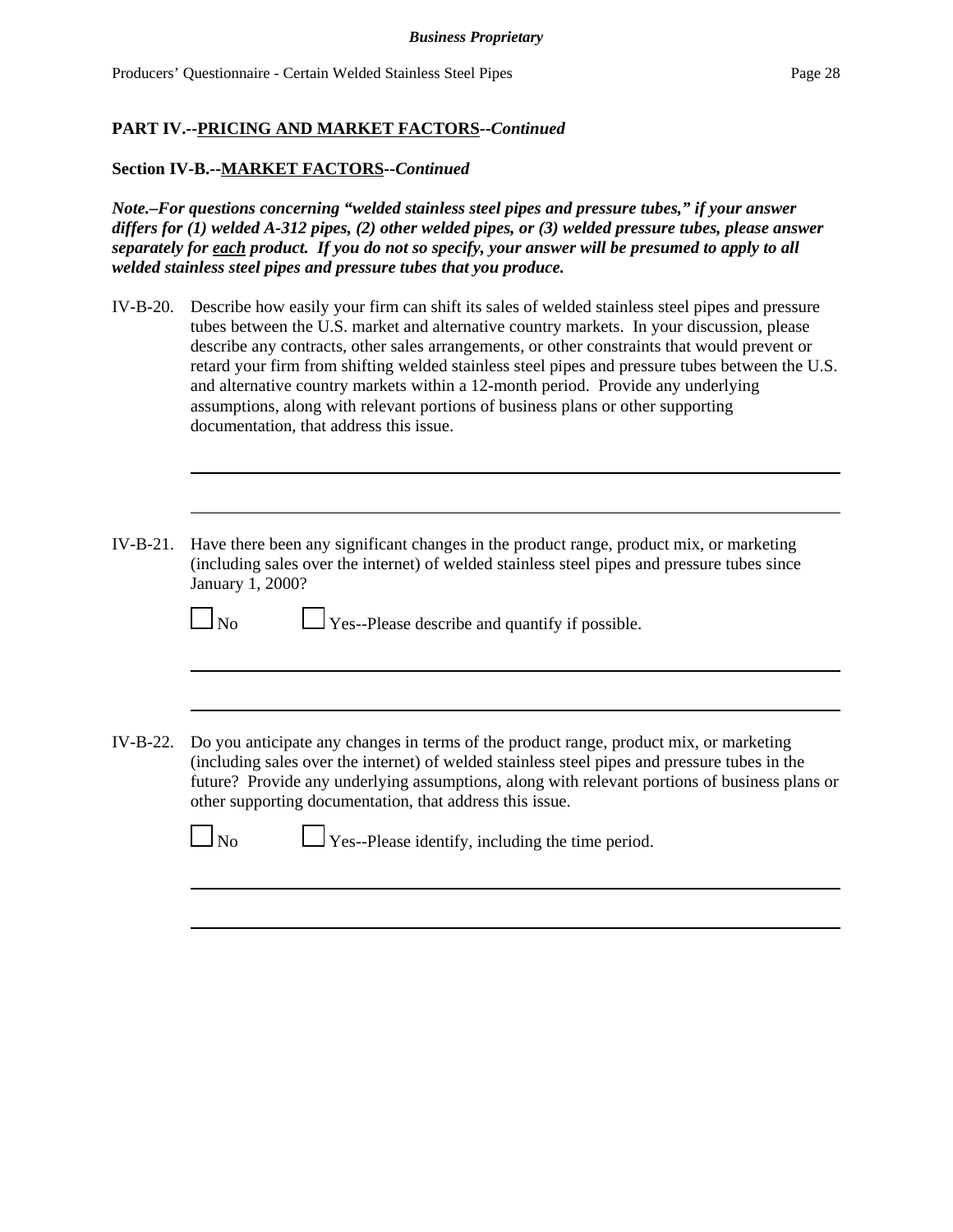# **Section IV-B.--MARKET FACTORS--***Continued*

*Note.–For questions concerning "welded stainless steel pipes and pressure tubes," if your answer differs for (1) welded A-312 pipes, (2) other welded pipes, or (3) welded pressure tubes, please answer separately for each product. If you do not so specify, your answer will be presumed to apply to all welded stainless steel pipes and pressure tubes that you produce.*

IV-B-23. (a) How has demand within the United States for welded stainless steel pipes and pressure tubes changed since January 1, 2000?

|          | Increased Unchanged <u>Decreased</u>                                                                                                                                                                                                  |  |  |
|----------|---------------------------------------------------------------------------------------------------------------------------------------------------------------------------------------------------------------------------------------|--|--|
|          |                                                                                                                                                                                                                                       |  |  |
|          | (b) How has demand outside the United States for welded stainless steel pipes and pressure<br>tubes changed since January 1, 2000?                                                                                                    |  |  |
|          | $\Box$ Unchanged<br>$\Box$ Decreased<br>Increased                                                                                                                                                                                     |  |  |
|          | Other (describe)                                                                                                                                                                                                                      |  |  |
|          | (c) What were the principal factors affecting changes in demand?                                                                                                                                                                      |  |  |
|          |                                                                                                                                                                                                                                       |  |  |
|          |                                                                                                                                                                                                                                       |  |  |
| IV-B-24. | Do you anticipate any future changes in welded stainless steel pipes and pressure tubes<br>demand in the United States and, if known, the rest of the world?                                                                          |  |  |
|          | $\overline{\rm No}$<br>$\Box$ Yes--Please describe and identify the time period. Provide any<br>underlying assumptions, along with relevant portions of business plans or<br>other supporting documentation, that address this issue. |  |  |
|          |                                                                                                                                                                                                                                       |  |  |
|          |                                                                                                                                                                                                                                       |  |  |
|          |                                                                                                                                                                                                                                       |  |  |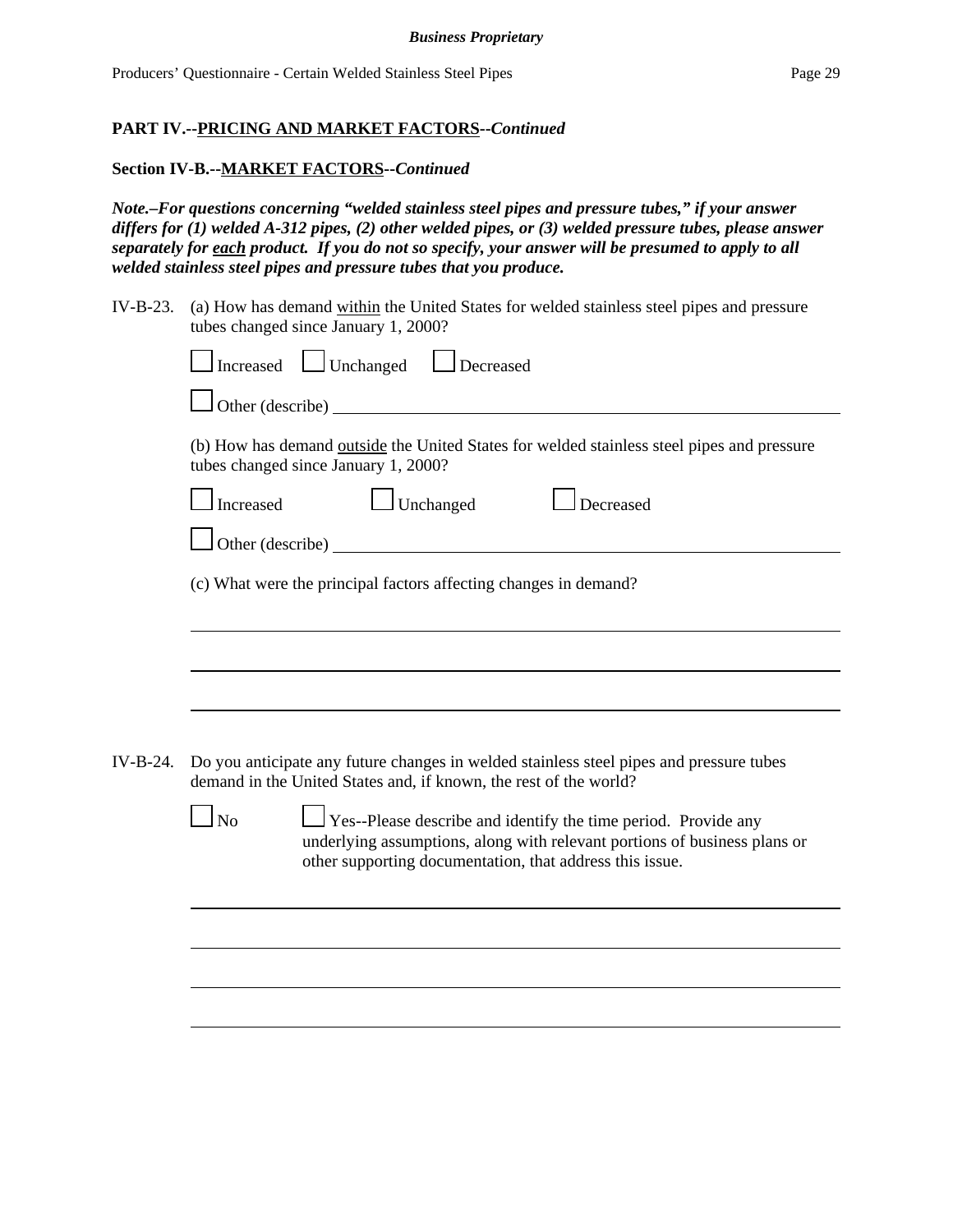#### **Section IV-B.--MARKET FACTORS--***Continued*

*Note.–For questions concerning "welded stainless steel pipes and pressure tubes," if your answer differs for (1) welded A-312 pipes, (2) other welded pipes, or (3) welded pressure tubes, please answer separately for each product. If you do not so specify, your answer will be presumed to apply to all welded stainless steel pipes and pressure tubes that you produce.*

IV-B-25. Please compare market prices of welded stainless steel pipes and pressure tubes in U.S. and non-U.S. markets, if known. Provide specific information as to time periods and regions for any price comparisons.

- IV-B-26. Please provide as a separate attachment to this request any studies, surveys, etc. that you are aware of that quantify and/or otherwise discuss welded stainless steel pipes and pressure tubes supply (including production capacity and capacity utilization) and demand in (1) the United States, (2) each of the other major producing/consuming countries, including Korea and Taiwan, and (3) the world as a whole. Of particular interest is such data from January 1, 2000 and forecasts for the future.
- IV-B-27. Are your exports of welded stainless steel pipes and pressure tubes subject to any tariff or nontariff barriers to trade in other countries?
	- $\Box$  No  $\Box$  Yes--Please list the countries and describe any such barriers and any significant changes in such barriers that have occurred since January 1, 2000, or that are expected to occur in the future.

- IV-B-28. Does your firm sell welded stainless steel pipes and pressure tubes over the internet?
	- $\Box$  No  $\Box$  Yes--Please describe, noting the estimated percentage of your firm's total sales of welded stainless steel pipes and pressure tubes in 2005 accounted for by internet sales.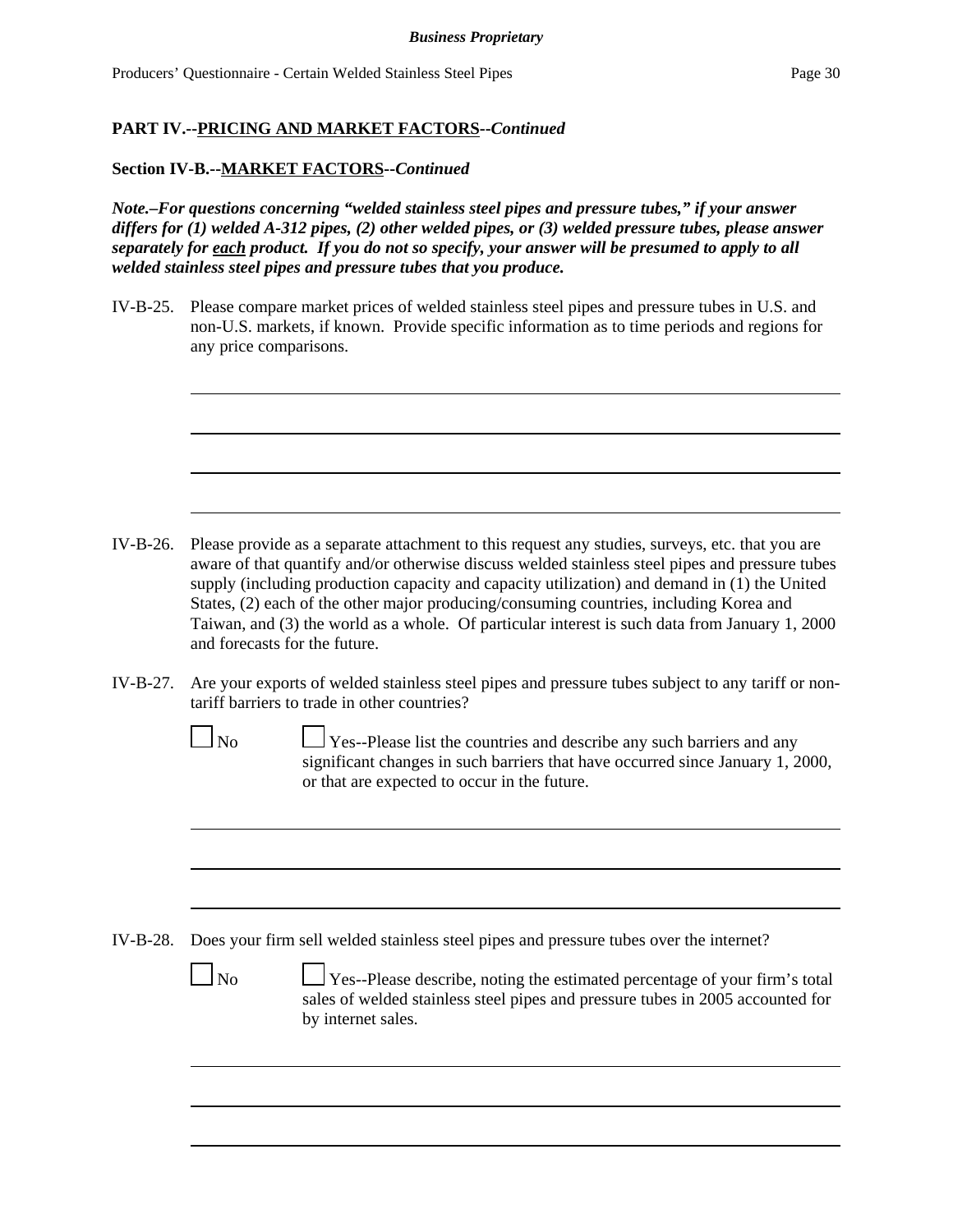# **Section IV-B.--PRICE-RELATED QUESTIONS--***Continued*

*Note.–For questions concerning "welded stainless steel pipes and pressure tubes," if your answer differs for (1) welded A-312 pipes, (2) other welded pipes, or (3) welded pressure tubes, please answer separately for each product. If you do not so specify, your answer will be presumed to apply to all welded stainless steel pipes and pressure tubes that you produce.*

IV-B-29. Are welded stainless steel pipes and pressure tubes produced in the United States and in other countries interchangeable (i.e., can they physically be used in the same applications)? Please indicate below, using "A" to indicate that the products from a specified country-pair are *always* interchangeable, "F" to indicate that the products are *frequently* interchangeable,"S" to indicate that the products are *sometimes* interchangeable,"N" to indicate that the products are *never* interchangeable, and "0" to indicate *no familiarity* with products from a specified country-pair.<sup>1</sup>

| Country-pair         | <b>United States</b> | Korea | Taiwan | Other countries |
|----------------------|----------------------|-------|--------|-----------------|
| <b>United States</b> |                      |       |        |                 |
| Korea                |                      |       |        |                 |
| Taiwan               |                      |       |        |                 |

 $<sup>1</sup>$  For any country-pair producing welded stainless steel pipes and pressure tubes which is</sup> *sometimes or never* interchangeable, please explain the factors that limit or preclude interchangeable use: